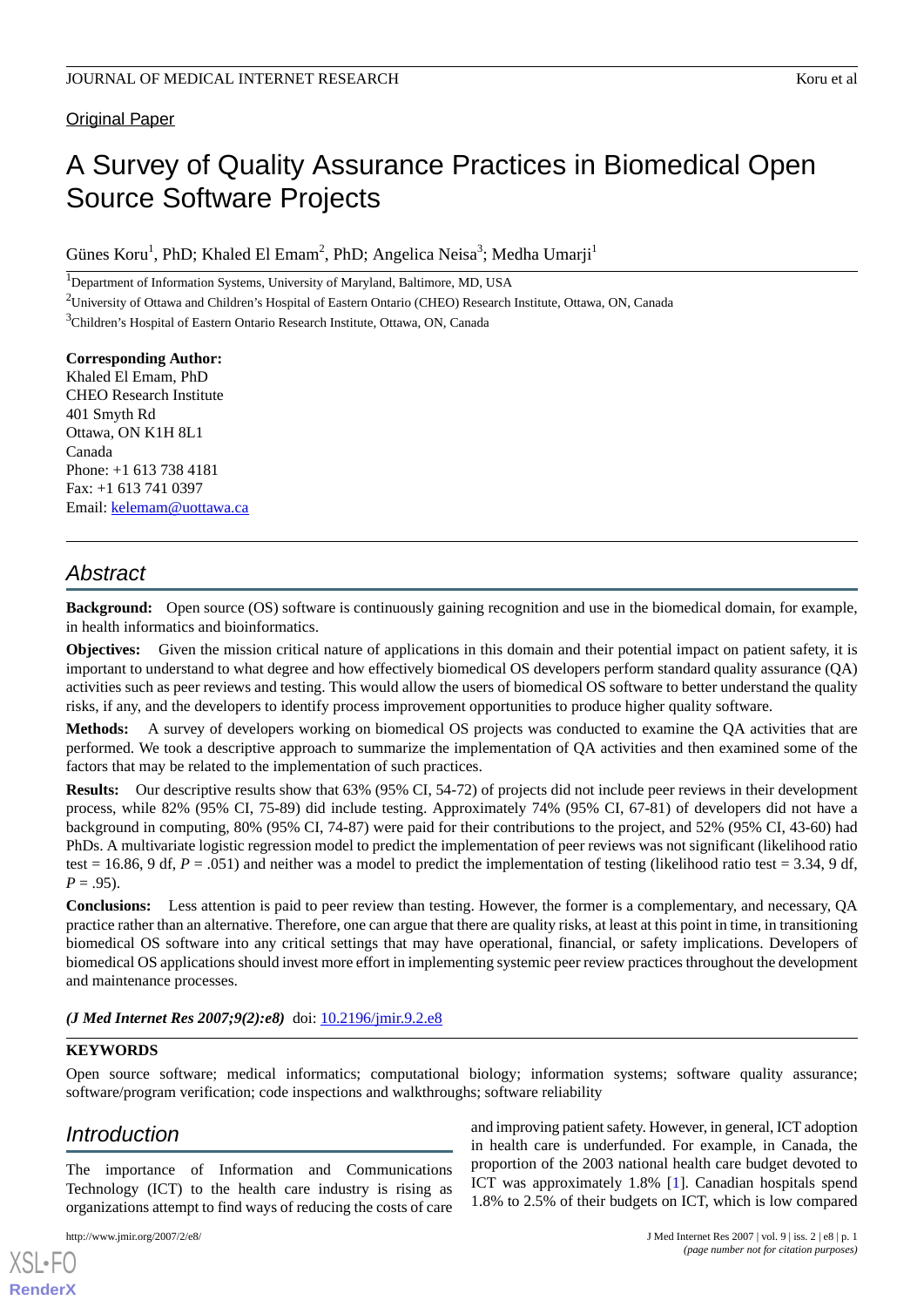with other nations [\[2](#page-13-1)]. Recently ICT expenditures in Canadian hospitals have even been decreasing [\[3](#page-14-0)]. Other information-intensive sectors, such as banking and government, have ICT expenditures ranging from 9% to 13% of their operating budgets [\[1](#page-13-0)]. In the United States, the health care industry invests only 2% of gross revenue in ICT [\[4](#page-14-1)].

Therefore, cost is an important barrier to the adoption of information systems in health care [[4](#page-14-1)[,5](#page-14-2)]. This is motivating increased interest in open source (OS) software [[6,](#page-14-3)[7](#page-14-4)]. Surveys show that enterprises adopt OS primarily because they believe it is cheaper to acquire than the alternative solutions and believe it to have a lower total cost of ownership [\[21](#page-14-5)-[24\]](#page-14-6). Many information technology (IT) managers also believe that OS is free [[12\]](#page-14-7). It has been suggested that OS can address some of the biggest barriers to the adoption of electronic medical records (EMRs) by physicians [\[7](#page-14-4),[13\]](#page-14-8). Medicare in the United States has made a modified version of the OS Vista system freely available to all US medical practices [\[14](#page-14-9)]. In general, there is an increasing uptake of OS EMRs [[15\]](#page-14-10). There also exist OS tools to support clinical trials [[16\]](#page-14-11) and imaging tools for radiologists [\[17](#page-14-12)]. In the bioinformatics domain, OS software has already gained popularity [\[21](#page-14-5)-[24\]](#page-14-6).

Software used in providing care is often safety and mission critical. There is evidence that software failures in clinical information systems and in medical devices have caused serious injuries and fatalities in patient populations [\[21](#page-14-5)[-24](#page-14-6)]. Research and clinical applications are merging [[25\]](#page-14-13), highlighting the quality risks for research applications as well.

Ensuring that software, including OS software, is of high quality and that the processes used to develop that software follow best software engineering practice is becoming a necessity. However, it has been suggested that the OS development model used for many bioinformatics products can have weaknesses in terms of quality assurance (QA) compared to the development of non-OS products that typically involve formal QA procedures [\[25](#page-14-13)].

In the commercial world, third-party process assessments (such as ISO 9000:2000 or Capability Maturity Model Integration [CMMI] [[26\]](#page-14-14)) are used to provide some assurance to end users that effective software engineering practices are in place during software development, in particular, QA practices. In an OS project, it is not possible to perform such assessments.

To facilitate the adoption of OS in the biomedical domain, and to understand the risks, if any, this paper reports on a Web survey of the QA practices used by the global biomedical OS developer community. The objectives of the survey were twofold:

- 1. To determine the rate at which two key QA practices, peer reviews and testing, are actually being used in biomedical OS projects
- 2. To determine whether the following factors have an impact on the implementation of these practices: experience of the developers, educational background of developers, size of the software product, and number of users

To our knowledge, this is the first study to focus on the QA practices of OS developers in the biomedical domain.

[XSL](http://www.w3.org/Style/XSL)•FO **[RenderX](http://www.renderx.com/)**

### **Literature on QA Practices in OS Development**

The current evidence on the QA practices implemented in general (nonbiomedical) OS projects was summarized. The two main QA activities we focused on were peer reviews and testing because they are the most commonly practiced in software development projects.

A literature search was conducted in the fall of 2005, primarily on EI Compendex and Inspec databases. The search was restricted to English articles published since 1995. To ensure that we cast a wide net, we used the term "open source software" for the search. The ACM digital library, IEEE Xplore, and SpringerLink were also searched. The reference lists from included studies were examined in an effort to identify additional articles and relevant dissertations.

A total of 2731 articles were initially identified. A level one screening based on the titles and abstracts removed articles that did not discuss software quality practices directly or indirectly. The second level of screening based on the full text included only articles that had original data on QA practices.

The quality of the studies varied greatly. There were no controlled experiments, and many of the original data came from surveys or qualitative studies. Below we summarize the evidence descriptively and then draw conclusions based on the consistency of evidence from multiple sources and using multiple methodologies.

### **Peer-Review Practices**

One of the fundamental assumptions for the success of OS is that there will be many developers looking over the source code. The popularized statement "given enough eyeballs, all bugs are shallow" captures that assumption [\[27](#page-14-15)]. The argument goes that because so many developers and users look at the source code of an OS application, this amounts to a large-scale peer-review process. Some authors are talking about millions of programmers performing peer review on OS code [\[28](#page-14-16)].

It is well established in software engineering that peer reviews are one of the best methods for defect detection [[29\]](#page-14-17). In addition, in non-OS settings, the prospect of their code being scrutinized by their peers motivates programmers to be more careful [\[30](#page-15-0)[,31](#page-15-1)].

Peer reviews are a relatively common practice in OS projects. For example, in the FreeBSD project, 57% of the respondents working on the project had distributed code for review in the month prior to being surveyed, and 86% of those who distribute code for review do get feedback from their peers [[31\]](#page-15-1). In another survey, only 9% of OS developers indicated that all of their code was peer reviewed, but almost 50% indicated that most of their code was reviewed [[32\]](#page-15-2).

How does this compare to non-OS projects? One survey found that 52% of companies perform code reviews [\[33](#page-15-3)]. Another survey found that 71% of respondents in the United States use code reviews, around 82% in Europe, and 74% in Japan [[34\]](#page-15-4). Therefore, there is evidence that a majority of non-OS software project developers also use some form of peer review.

In one study, the average number of reviewers per OS application was 1.3, including the author, and for larger projects,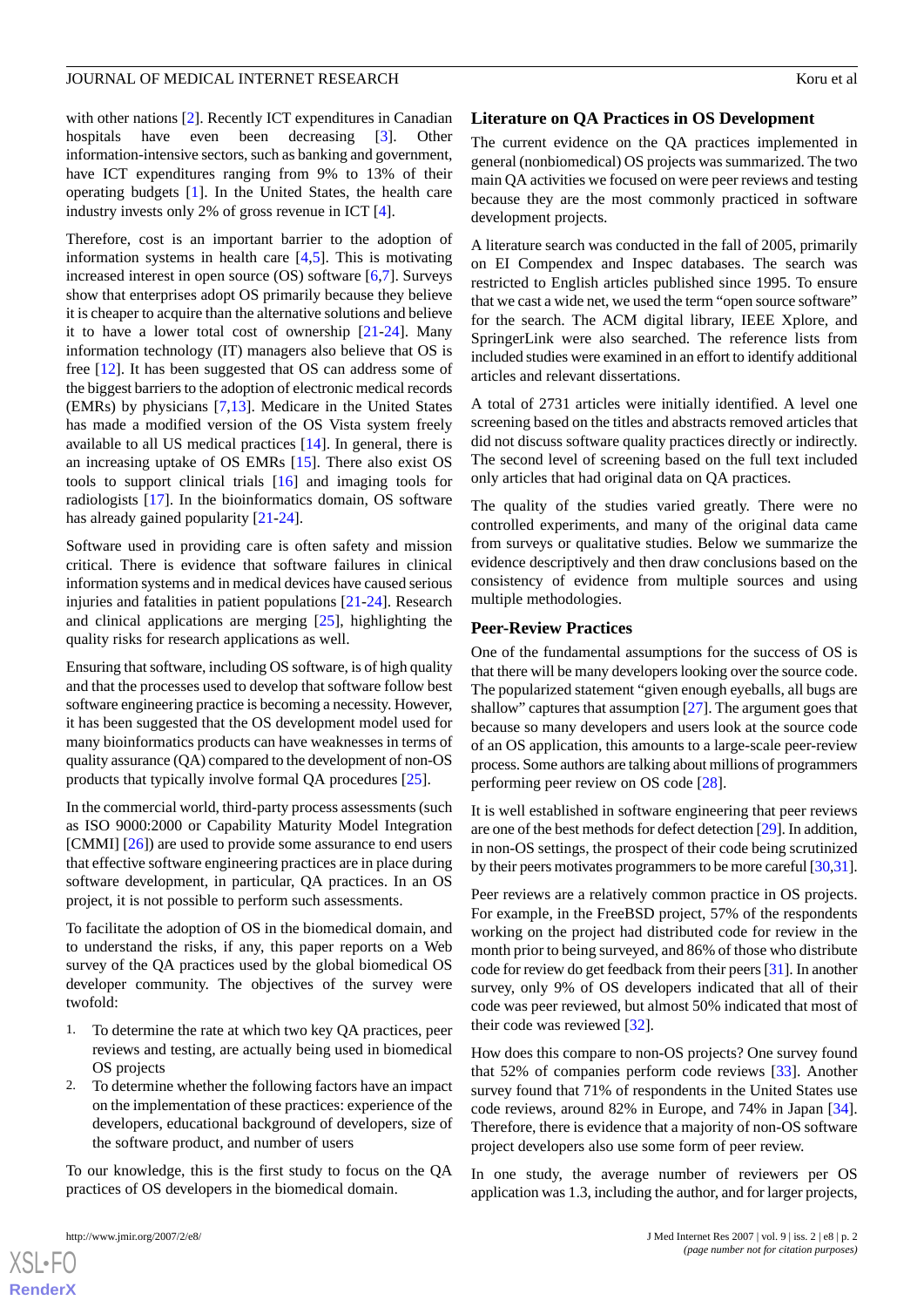this number climbs to 7.5 reviewers [\[35](#page-15-5)]. The number of reviewers on larger OS projects is consistent with the numbers typically recommended in the software engineering literature for commercial (non-OS) projects. Porter et al [\[36](#page-15-6)] reported that peer reviews are usually carried out by a team of 4 to 6 inspectors. The recommended size for reviews defined by the Institute of Electrical and Electronics Engineers (IEEE) standard for software reviews and audits is 3 to 6 persons [\[37\]](#page-15-7). Ackerman et al [\[38](#page-15-8)] reported that reviews are conducted by at least 3 people, one of whom is the moderator who is responsible for the effectiveness of the examination. Lau et al [[39\]](#page-15-9) suggested 3-person reviews. Grady [[40\]](#page-15-10) stated an optimum size of 4 to 5 reviewers. Laitenberger and DeBaud [\[41](#page-15-11)] recommended 3 to 4 reviewers. They stated that there would be a ceiling effect after which an additional reviewer would not necessarily pay off in more defects being discovered. Fagan [[42\]](#page-15-12) recommended keeping review teams small, that is, 4 people. Weller [\[43](#page-15-13)] reported that 4-person teams were better at finding bugs than 3-person teams. Beyond 4 members, there is no performance improvement. Madachy et al [[44\]](#page-15-14) suggested an optimal size of 4 to 5 people for reviews. Gilb and Graham [[45\]](#page-15-15) mentioned a team size of 4 to 5 people to maximize the ability to find bugs. Strauss and Ebeneau [\[46](#page-15-16)] suggested a minimum review team size of 3 and a maximum of 7. In an experiment at the Jet Propulsion Laboratory, Kelly et al [[47\]](#page-15-17) stated that reviews are usually carried out by 6 people. Johnson [\[48](#page-15-18)] notes that there is widespread consensus that the review team size should never exceed 6 to 9 members. Industrial practice varies even within a single enterprise, for example, review teams between 4 and 12 are used at AT&T [\[49](#page-15-19)].

Two relevant characterizations of peer reviews are "ad-hoc" and "checklist" peer reviews. The former means that the reviewers do their best to find defects without any guidance. The latter means that a standardized checklist of common defects is used to guide the reviewers and to ensure that they look for all defect types. There is evidence that checklist-based techniques tend to find more defects than ad-hoc techniques [[50\]](#page-15-20). There have been no studies on whether OS peer reviews utilize ad-hoc or checklist approaches.

### **Testing Practices**

Most OS projects do not perform extensive pre-release testing internally. The most common testing performed is unit testing. After that, a release candidate is made available, and the users try the release candidate and report its defects.

Below is a summary of the results of studies on pre-release testing activities and how well they are at finding bugs.

In general, pre-release testing is not a prevalent activity [\[51](#page-15-21)] and formal testing is not common [[52\]](#page-15-22). The prospect of having their code peer reviewed makes OS developers more comfortable releasing their software with little testing [\[32](#page-15-2)], and more than 80% of OS developers in another survey responded that their products do not have testing plans [[35\]](#page-15-5). This is consistent with other evidence showing that only 32% of projects had design documents [[53\]](#page-15-23) and that OS projects typically do not produce explicit requirements [\[54](#page-15-24)[,55](#page-15-25)], making testing against requirements and design more difficult.

A majority of OS developers believe that anyone who downloads their code will check for and report bugs (implying that if there are no bug reports then no one has found anything) [\[35](#page-15-5)]. This indicates that testing effort by developers is minimal as they tend to rely on other people to look for defects.

The evidence on automated tool usage is mixed. A common testing tool is a debugger [\[35](#page-15-5)]. Only 48% of OS projects used a baseline test suite to support regression testing, and the percentage is only slightly higher as projects become large [\[53\]](#page-15-23). One early study reported that the Apache project had no regression or system test performed [[54](#page-15-24)]. A more recent analysis did indicate that there was a regression test suite for Apache, but its use was not mandatory [[56\]](#page-15-26). The Linux kernel did not go through pre-release testing by the developers, but rather users report defects in release candidates [\[56](#page-15-26)]. With the recent commercialization of Linux, considerable effort has been put into producing regression test suites [[57\]](#page-15-27), although an analysis of the test coverage of some of these test suites found that it was rather poor, with many critical subsystems having low or no coverage [[58\]](#page-15-28). Subversion, another OS project, had an automated regression test suite [[56\]](#page-15-26). Mozilla had dedicated test teams and test plans [[54\]](#page-15-24).

If we compare the above numbers with recent data on the implementation of regression testing in commercial software development, one can see that OS projects are somewhat lagging [[34\]](#page-15-4).

More than 50% of surveyed OS projects did not take advantage of code coverage metrics [\[35](#page-15-5)]. Only 5% of projects employed tools to measure test coverage [\[53](#page-15-23)], and almost 30% of projects had an (subjectively) estimated test coverage of less than 30% [[53\]](#page-15-23).

The above evidence indicates that developer pre-release testing in many OS projects is not a priority.

### **Peer Reviews vs Testing**

The argument has been made that the lack of developer pre-release testing is compensated for by the peer reviews that are conducted [[52\]](#page-15-22). The problem in this argument is that there is substantial evidence that peer review will not find the same types of bugs (probabilistically) that testing will find [[59-](#page-15-29)[63\]](#page-16-0). Therefore, peer reviews and testing are not alternatives but rather are complementary. Consequently, doing only peer reviews will likely result in a smaller proportion of bugs being discovered than employing both peer reviews and testing.

One of the arguments made in support of OS quality is that OS programs tend to have a large number of end users who effectively beta test the software every time it is released by going into the code to identify where the bugs are and contributing the patches to correct these bugs. Such large-scale and free beta testing and debugging ensures that any defects that escape development will be discovered relatively quickly. The argument has some merit: it is known that defect discovery is affected by usage. Therefore, the more users a product has, the more defects will be discovered. However, as indicated below, few of the users actually contribute bug reports, and fewer still contribute bug fixes. Therefore, the number of users



 $XS$ -FO **[RenderX](http://www.renderx.com/)**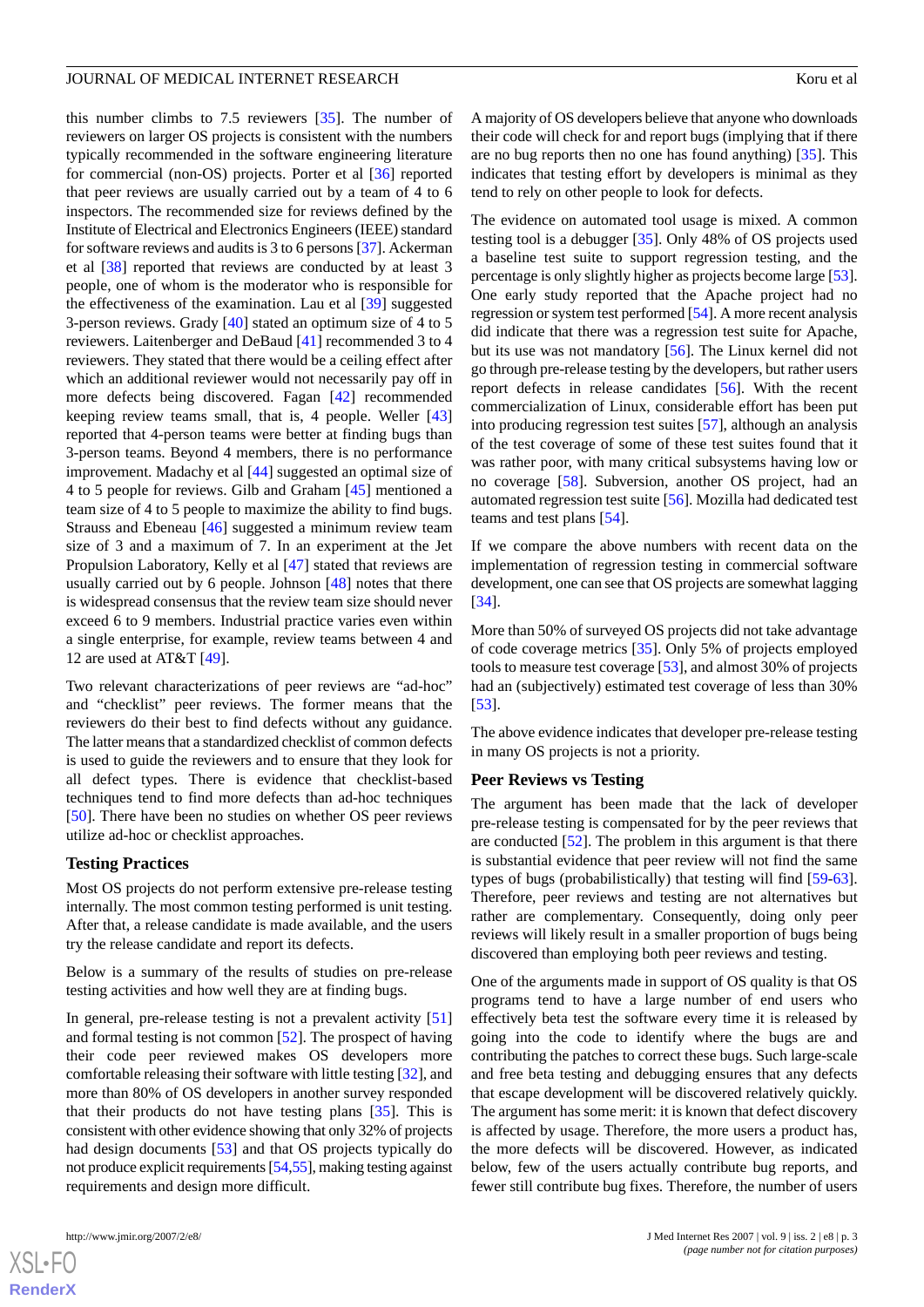is not an appropriate reflection of the amount of debugging activity that is going on.

A study of the Apache project by the Software Engineering Institute [[64\]](#page-16-1) found that the majority (93%) of the changes (implementations, patches, and enhancements) were made by the core group of developers. The total number of people reporting bugs was 5116, but only 200 individuals actually contributed patches. The difficult and critical architectural changes were made by an even smaller subset of the core developer group [\[64](#page-16-1)].

Another investigation of Apache [\[65](#page-16-2)] found that more than 83% of the modification requests came from the top 15 developers, as did 88% of added lines of code and 91% of deleted lines of code. About 66% of bug fixes were produced by the top 15 developers, but 182 individuals submitted bug fixes out of 3060 who submitted bug reports [[54\]](#page-15-24). The top 15 problem reporters submitted only 5% of the problem reports. These numbers indicate that new functionality is developed by a small core team, but there is wider participation in bug fixes. However, most of the people who report bugs do not actually submit any fixes. A small proportion of those who report problems are truly debuggers.

An interesting informal survey that was performed among Unix users (comprising researchers, staff, and students) at a computer science department asked if users had encountered bugs and if they reported them [[66\]](#page-16-3). All of the respondents who had encountered bugs, some serious, did not bother to report them. To the extent that this behavior is common among technical users (Unix users tend to be rather technically savvy), many users will not bother reporting bugs even if they do discover them. In the case of Apache, it was estimated that less than 1% of all Apache users report problems [\[54](#page-15-24)].

In addition, most (80%) of the OS projects have less than 11 end users (where subscribers is used as a surrogate for users) [[67\]](#page-16-4). Only 1% have more than 100 users [\[67](#page-16-4)]. A Pareto analysis of active projects on SourceForge found that half of the active projects had between 0 and 70 downloads per month [\[68](#page-16-5)] and that a very small number of projects are popular, with the vast majority not experiencing many downloads. Following a Pareto distribution means that the number of projects with more than a given number of downloads tails off exponentially.

Therefore, we can conclude that for most OS projects the number of users tends to be relatively small, the proportion of these users who report bugs is smaller, and the proportion of those who contribute patches are even smaller. It can be argued, then, that the extent of community debugging and beta testing is not that extensive in practice.

#### **Literature Review Summary**

The existing evidence paints a decidedly mixed picture of the QA practices of OS projects. One can conclude that the better projects have practices that are, at best, comparable with non-OS projects. In general, peer reviews and testing, when practiced, tend to be minimal. Such practices are consistent with the results from studies directly measuring the postrelease quality of OS applications. An evaluation of the postrelease defect levels in Apache found that defect density was higher than a number of

commercial products in the telecommunications field [\[54](#page-15-24),[65\]](#page-16-2). A recent study of FreeBSD also collected postrelease defect data [\[69](#page-16-6)], with mixed results when compared to non-OS products.

None of the studies that we found focused on biomedical applications—we do not know what the QA practices are for biomedical OS projects or what the resulting quality is. Therefore, it is unclear whether the conclusions from general OS studies can be extended to the biomedical domain.

# *Methods*

### **Questionnaire Development**

Our Web questionnaire was based on two previous general (nonbiomedical) OS developer surveys. The first survey was conducted by Stark [[32,](#page-15-2)[70\]](#page-16-7) to understand the peer-review practices in OS projects. The second was performed by Zhao and Elbaum [[35](#page-15-5)[,53](#page-15-23)] and was geared toward understanding the QA activities in OS projects.

There were five sections in the questionnaire relevant to this paper: (1) respondent demographics, (2) project characteristics, (3) extent and nature of the implementation of peer reviews, (4) extent and nature of the implementation of testing, and (5) optional contact information (Multimedia Appendix 1).

A pilot study was conducted with software development staff at Georgetown Medical Center and the National Cancer Institute. A draft of the online questionnaire was sent to the two pilot sites, and comments were solicited on ease of understanding the questionnaire, the usability of the Web form, and the time it takes to complete. The questionnaire was revised based on this feedback.

### **Survey Setup**

The target population for the survey consisted of developers of biomedical OS projects. A project was considered an OS project only if its source code was publicly available. We made a list of biomedical OS projects by searching for OS projects in bioinformatics, medical informatics, and health care informatics domains. Biomedical OS projects were selected based on a Web search and expert inputs. The initial list was constructed based on the authors' knowledge of OS applications. We then went to the OS project-hosting websites SourceForge [\[71](#page-16-8)] and FreshMeat [\[72](#page-16-9)] and identified additional projects. On SourceForge, we identified the projects listed under bioinformatics and medical science applications subcategories, which are under the Scientific/Engineering main project category. On FreshMeat, there was the exact same categorization, so we identified projects in the same way. We also used the BioMed Central website [\[73](#page-16-10)], where software developed for various biomedical research projects was available. Finally, we sent the project list to our colleagues and asked whether they would add any OS projects to our list. While creating the list of projects, we encountered some projects hosted on multiple sites with the same or similar names. Such duplicate project entries were eliminated. As a result of this in-depth search, we identified 229 projects (Multimedia Appendix 2).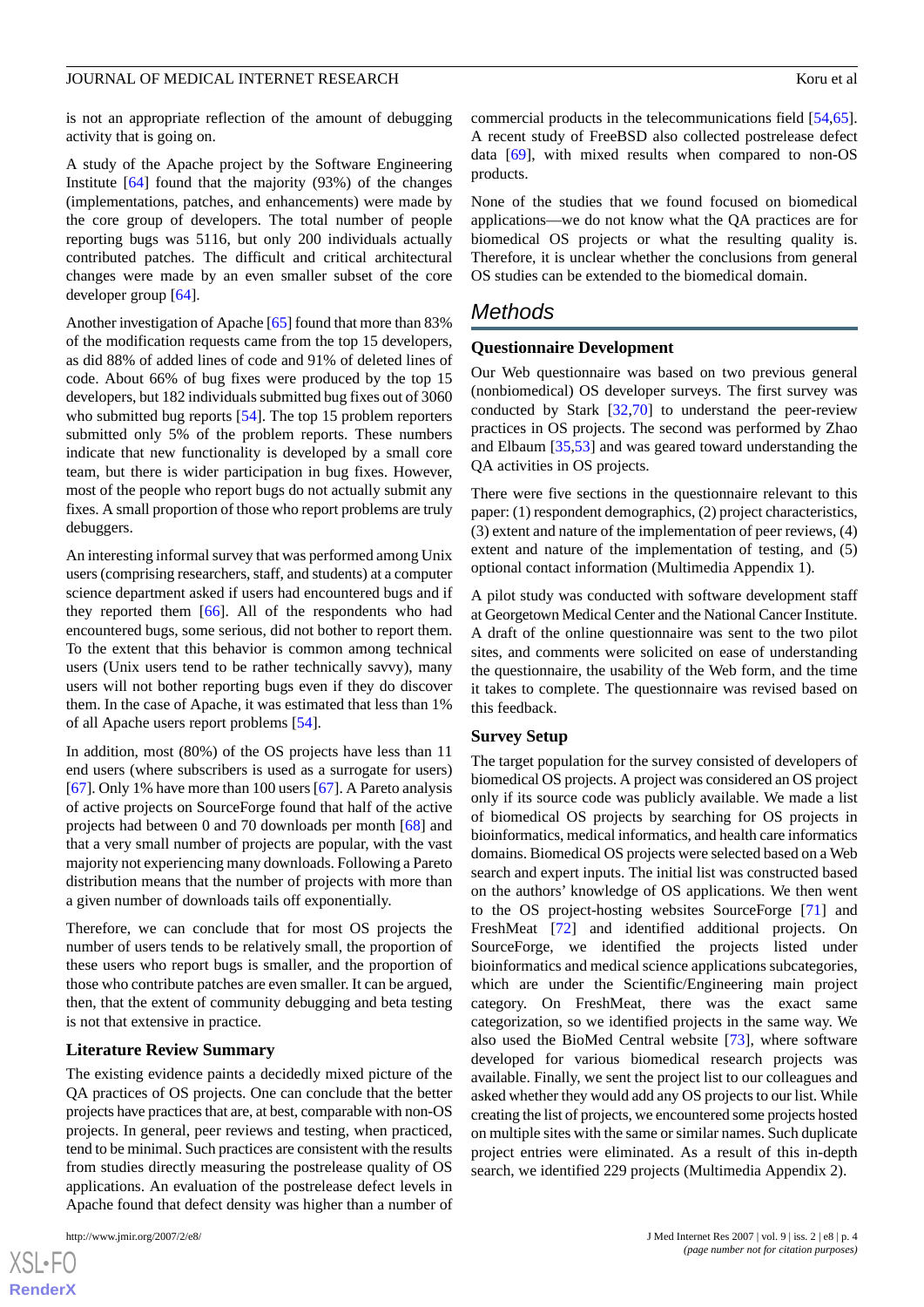After obtaining the list of projects, we started to identify the names and email addresses of the developers working on those projects using the following information sources:

- 1. Project websites: The names and email addresses of some developers were listed on project websites.
- 2. Source code repositories: OS projects often adopt a configuration management system, for example, Concurrent Versions Systems (CVS) or Subversion to allow developers to manage different versions of their source code files. Developers check in and check out source files to and from this repository. Usually, a log is kept in the source code repository for each checkin. The log includes the developer's log-in name and email address. From these logs, we were able to identify some developers.
- 3. Defect databases: OS projects usually employ a defect-handling tool, Bugzilla, or a variant of it [\[74](#page-16-11)]. The defect records in these databases include rich information, such as the log-in names and email addresses of the developers assigned to solve the defects, which can be extracted.
- 4. Mailing lists: Developers in OS projects usually communicate using a designated mailing list. The emails sent to these lists are archived on the project websites. The header portions of the emails include the names and email addresses of developers.

Using multiple information sources allowed us to cross-validate the lists. Duplicate developer entries were eliminated. In our developer list, we did not include those who made minor contributions to the projects by occasionally fixing bugs, sending emails, or committing source code. As a result, our sample consisted of 750 developers heavily involved in the targeted projects. A small number of developers were involved in more than one project. We made it clear to those developers that they should base their questionnaire answers on a single project that we selected. Therefore, many developers from a project were allowed, but one developer could only answer for one project.

During and after the survey period, we took extensive precautions to maintain the confidentiality of the respondents' records. Other than the one described above, no other prescreening or identification procedure was used.

The identified OS developers were sent an invitation email and a link to the final Web survey. After the first week, multiple reminders were sent to nonrespondents over a period of 6 weeks.

# **Analysis Methods**

The analysis was performed at two levels, the individual and project level. This suggests a multi-level approach to analysis. However, there were structural reasons why such a hierarchical modeling approach was not deemed appropriate in this case: most OS projects are small. In general, at least 5 respondents per project are recommended in order to model multiple levels and their interactions [[75,](#page-16-12)[76](#page-16-13)]. Of the 229 projects that were surveyed, only 23 (10%) had more than 5 developers. Of the 106 projects that we received responses for, 20 (19%) had more than one developer and only 2  $(-2%)$  had more than 5 developers. Therefore, an alternative approach was necessary.

 $XS$  • FO **[RenderX](http://www.renderx.com/)** When reporting individual-level results, we will use all of the respondents' records. For project-level analysis, individual responses in each project were aggregated. In the respondent database there were 138 observations and 106 projects. For aggregation, the most experienced developer's (as determined by responses to the demographic questions) response was selected to represent the values for the project.

To address the first objective of the study (extent of use), descriptive statistics on the extent of use of the two QA practices were reported as proportions (percentages) with 95% confidence intervals.

To address the second objective (factors affecting the extent of use), multivariate logistic regression models [\[77](#page-16-14)] were developed for each of the main outcomes being investigated: implementation of peer reviews, measured by Q11 of the survey, and implementation of testing, measured by Q21 of the survey (see Multimedia Appendix 1). The unit of analysis was the project. The predictors consisted of the developer demographics and the project characteristics: years of programming experience (Q1 and Q2), whether the developer had a computing background (Q3), the number of users of the product (Q6), and the size of the product (Q9). It is reasonable to expect that the more experienced the developers, the more likely they will implement better software engineering practices. Also, we assumed that developers with a stronger computing background would be more likely to be associated with the implementation of key QA practices. The more users of the product, then the more individuals who are available to peer review, and this has been one of the core arguments made in support of OS software [[27\]](#page-14-15). Finally, larger projects require the development team to impose more discipline and better practices to ensure the sustainability of the development effort (so that the project does not descend into a continuous cycle of bug fixes, each introducing even more bugs).

# **Response Rate and Nonresponse Bias**

There were no missing data since the Web survey tool made all questions mandatory. Therefore, all submitted forms were complete.

Since we performed our analysis separately at the individual and project level, we report the response rates for both. We received responses from 106 of the 229 projects contacted, which gave us a project-level response rate of 46.3%. Out of 750 developers contacted, 138 of them replied, which corresponded to a response rate of 18.4% at the individual level. Other Web surveys have shown a comparable response rate at the individual level [\[78](#page-16-15)]. The response rates in our survey were also comparable to previous surveys of OS developers, which ranged from 21% [\[79](#page-16-16),[80\]](#page-16-17) to 34% [\[81](#page-16-18)].

Nonresponse bias was evaluated by comparing early respondents with late respondents [[82](#page-16-19)]. We took the respondents who replied before the first reminder as early respondents. We compared the demographics of the early/late respondents and the characteristics of their projects using the Wilcoxon rank sum test [\[83](#page-16-20)]. None of the differences were significant at the .05 alpha level, indicating that the early and late respondents were identical in background characteristics.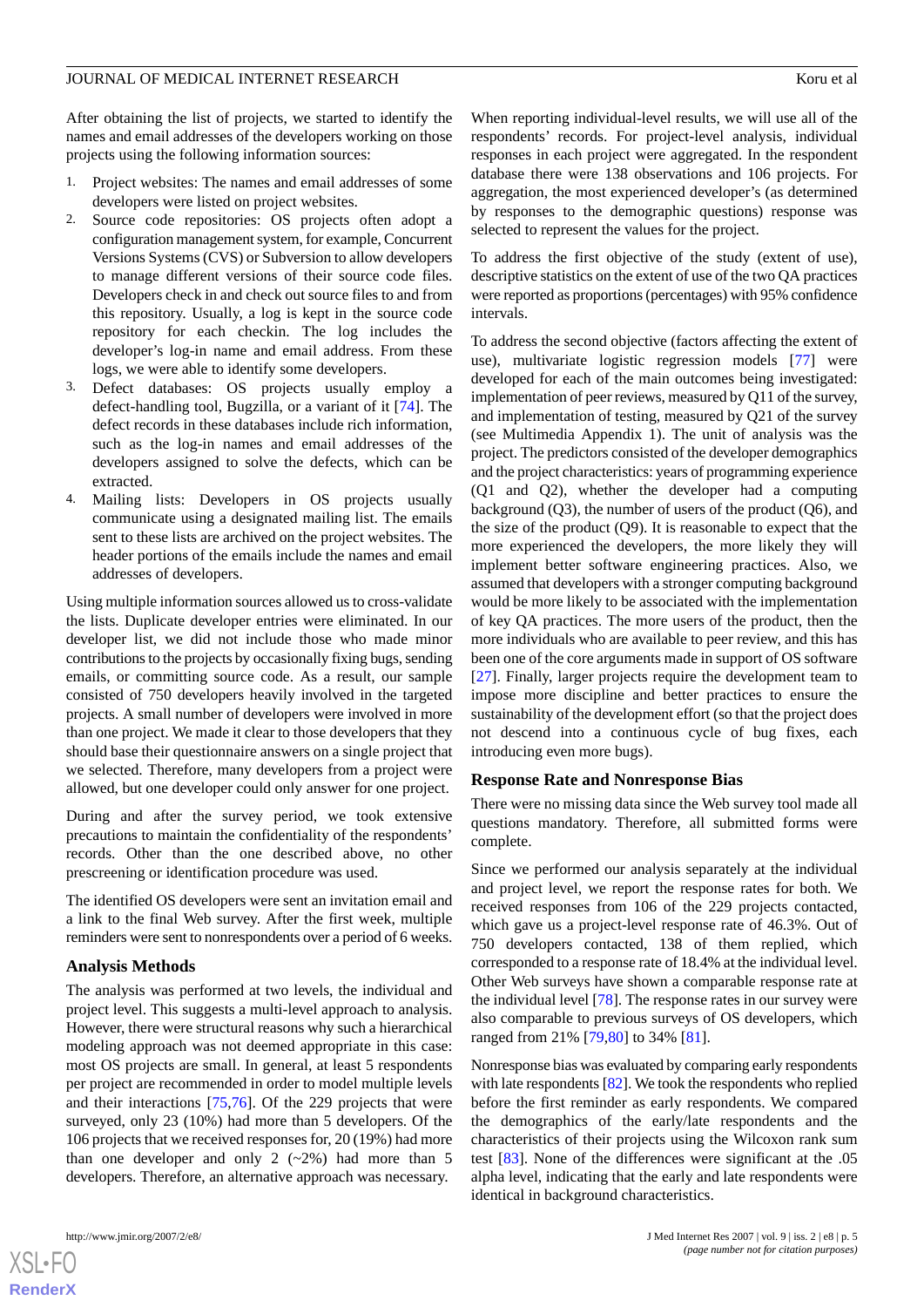### **Summary**

A summary of the survey setup and administration according to the CHERRIES guidelines [\[84](#page-16-21)] is provided in Multimedia Appendix 3.

# *Results*

# **Background of Biomedical OS Developers**

As can be seen from [Table 1,](#page-5-0) 73% of the respondents (95% CI, 66,-81) had at least 5 years' experience writing software. A large percentage of that experience was in the biomedical area. Therefore, one would expect these developers, in general, to have a good understanding of the computational needs in that domain.

<span id="page-5-0"></span>In terms of project participation, 71% (95% CI, 63-79) of the respondents were participating in their projects part-time. Contrary to the assumption that OS developers do not receive compensation for their efforts, about half of all respondents were part-time and were paid by their employers for their contributions, and 80% (95% CI, 74-87) of the respondents received either part-time or full-time support for their development effort.

We also looked at the highest attained degree of the respondents, as summarized in [Table 1](#page-5-0). The biomedical OS developers were qualified professionals in their domain with 52% (95% CI, 43-60) of them having PhDs. A differentiation is made between those who had a computer science (or computer engineering) degree and those who did not (eg, biology, genetics, biochemistry, and physics). This distinction was based on the assumption that the computer science and computer engineering graduates would have a stronger grounding in software engineering practices than graduates of other disciplines. Almost three quarters of respondents (74%; 95% CI, 67-81) did not have a computing background.

**Table 1.** Developer education and experience  $(n = 138)$ 

|                                                       | $\frac{0}{0}$  | No.            |  |  |  |
|-------------------------------------------------------|----------------|----------------|--|--|--|
| Years of programming experience                       |                |                |  |  |  |
| $< 1$ year                                            | $\mathfrak{2}$ | 3              |  |  |  |
| 1-5 years                                             | 25             | 34             |  |  |  |
| $> 5$ years                                           | 73             | 101            |  |  |  |
| Years of experience in developing biomedical software |                |                |  |  |  |
| $< 1$ year                                            | $\overline{4}$ | 5              |  |  |  |
| 1-5 years                                             | 53             | 73             |  |  |  |
| $>$ 5 years                                           | 43             | 60             |  |  |  |
| Project participation level                           |                |                |  |  |  |
| Part-time, supported by employer                      | 51             | 71             |  |  |  |
| Part-time, personal time                              | 20             | 27             |  |  |  |
| Dedicated, full-time                                  | 29             | 40             |  |  |  |
| Highest academic degree and subject area              |                |                |  |  |  |
| Bachelors in CS/CE                                    | 7              | 10             |  |  |  |
| Masters in CS/CE                                      | 12             | 17             |  |  |  |
| PhD in CS/CE                                          | $\tau$         | 9              |  |  |  |
| Bachelors in non-CS/CE                                | 10             | 14             |  |  |  |
| Masters in non-CS/CE                                  | 16             | 22             |  |  |  |
| PhD in non-CS/CE                                      | 45             | 62             |  |  |  |
| MD                                                    | 3              | $\overline{4}$ |  |  |  |

 $CS/CE =$  computer science or computer engineering

Table 2 shows the experience level of the respondents in peer reviewing others' code and in testing. Around 28% (95% CI,

21-36] of the developers had never peer reviewed others' code, and approximately 19% (95% CI, 12-25) of them had received formal education in testing.

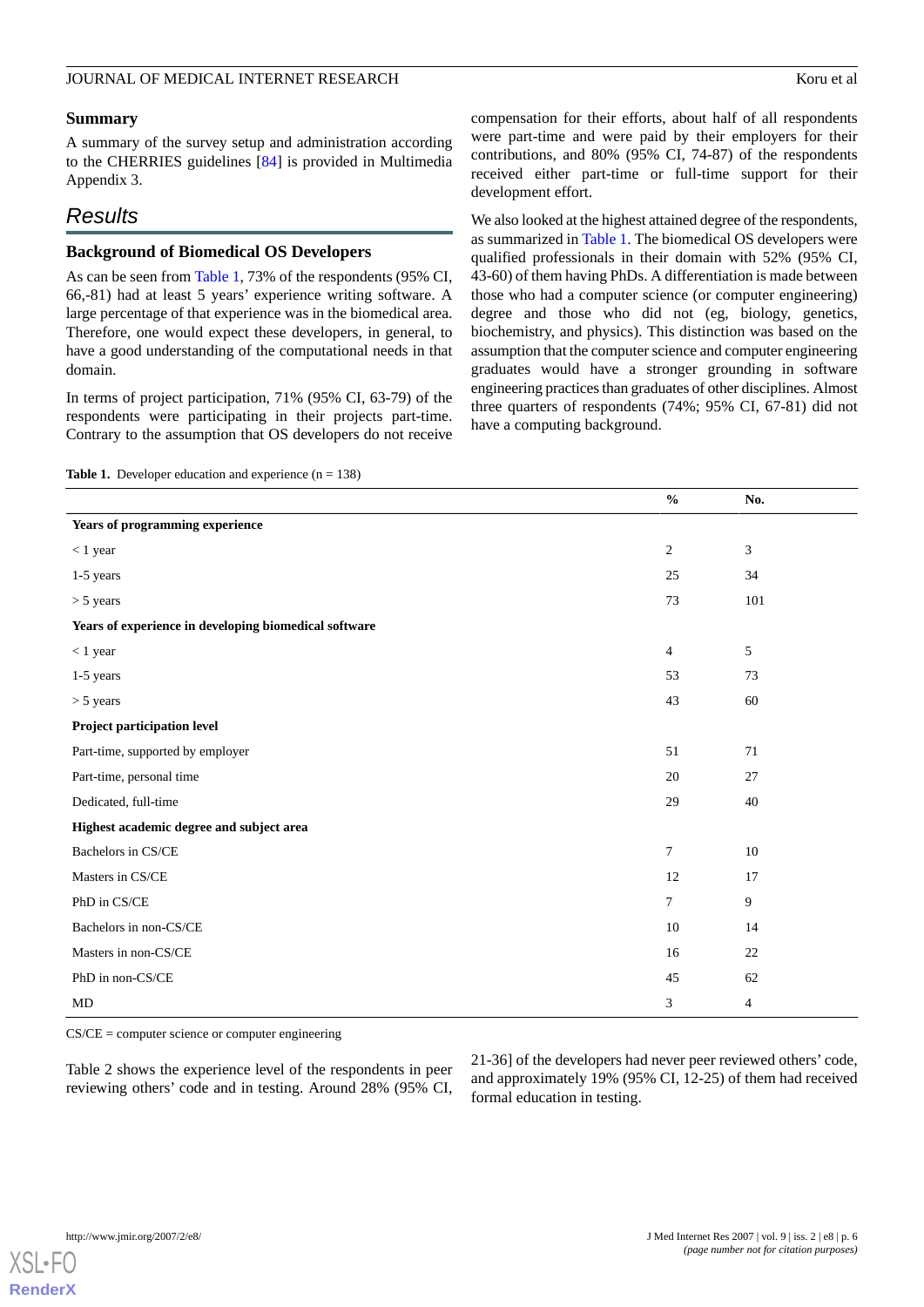**Table 2.** Quality assurance experience of developers (n = 138)

|                                                    | $\frac{6}{9}$ | No. |
|----------------------------------------------------|---------------|-----|
| Years of experience in peer reviewing others' code |               |     |
| None                                               | 28            | 39  |
| $<$ 1 year                                         | 12            | 17  |
| 1-5 years                                          | 28            | 38  |
| $>$ 5 years                                        | 32            | 44  |
| <b>Formal education in testing</b>                 |               |     |
| No                                                 | 81            | 112 |
| Yes                                                | 19            | 26  |

### **Product and Project Characteristics**

We found that 50% (95% CI, 40-60) of the products had at least 50 users. Therefore, it can be said that the quality of these biomedical products affects a large group of users. Approximately 63% (95% CI, 54-72) of the products are released at 6-month intervals or less, which is quite a rapid release cycle. Just under one third (30%; 95% CI, 21-39) of the products had been available for more than 3 years. Around a quarter (27%; 95% CI, 19-36) were larger than 50000 lines of code in size.

(95% CI, 54-72) of the projects, peer review was not made an integral part of the development process, and peer review was never performed for 40% (95% CI, 30-49) of the projects.

Table 3 shows results for projects that did perform peer reviews  $(n = 64)$ . We found that, in 81% (95% CI, 74-89) of those projects, peer reviews were never or only occasionally performed before the code is committed, and in 64% (95% CI, 55-73) of those projects, peer reviews were never or only occasionally performed before the product is released. A majority of projects (84%; 95% CI, 77-91) did not use checklists during their peer-review activities.

# **Peer-Review Practices**

Peer review is widely accepted to be one of the important strengths of the OS development model. However, for 63%

**Table 3.** Peer review practices at the project level, for projects that did perform some peer review ( $n = 64$ )

|                                                             | $\mathbf{0}_{\mathbf{0}}^{\prime}$ | No.            |  |  |
|-------------------------------------------------------------|------------------------------------|----------------|--|--|
| peer reviewed before commit.<br>Source code is ______       |                                    |                |  |  |
| Never                                                       | 12                                 | $\,8\,$        |  |  |
| Occasionally                                                | 69                                 | 44             |  |  |
| Half the time                                               | 3                                  | $\overline{c}$ |  |  |
| Frequently                                                  | 8                                  | 5              |  |  |
| Almost always                                               | 8                                  | 5              |  |  |
| Source code is ______ peer reviewed before product release. |                                    |                |  |  |
| Never                                                       | 6                                  | $\overline{4}$ |  |  |
| Occasionally                                                | 58                                 | 37             |  |  |
| Half the time                                               | 6                                  | $\overline{4}$ |  |  |
| Frequently                                                  | 10                                 | 6              |  |  |
| Almost always                                               | 20                                 | 13             |  |  |
| Do you use a checklist for peer review?                     |                                    |                |  |  |
| No                                                          | 84                                 | 54             |  |  |
| Yes                                                         | 16                                 | 10             |  |  |

Almost two fifths of all respondents (40%; 95% CI, 32-48) said that they never reviewed someone else's code, 36% (95% CI, 28-44) never asked someone else to review their code, and 41% (95% CI, 32-49) said that no one reviewed their code. Of the survey respondents who asked others to review their code, 93% stated that three or fewer individuals do the review.

[XSL](http://www.w3.org/Style/XSL)•FO **[RenderX](http://www.renderx.com/)**

http://www.jmir.org/2007/2/e8/ J Med Internet Res 2007 | vol. 9 | iss. 2 | e8 | p. 7 *(page number not for citation purposes)*

For those projects that did not perform peer-reviews  $(n = 42)$ we also asked for the reasons why. A high proportion (40%; 95% CI, 31-50) did not perform peer-reviews because there were other things to do ("work is too busy"), and 12% (95% CI, 6-18) were not because the developers believed that the code was already of sufficiently high quality that peer reviews were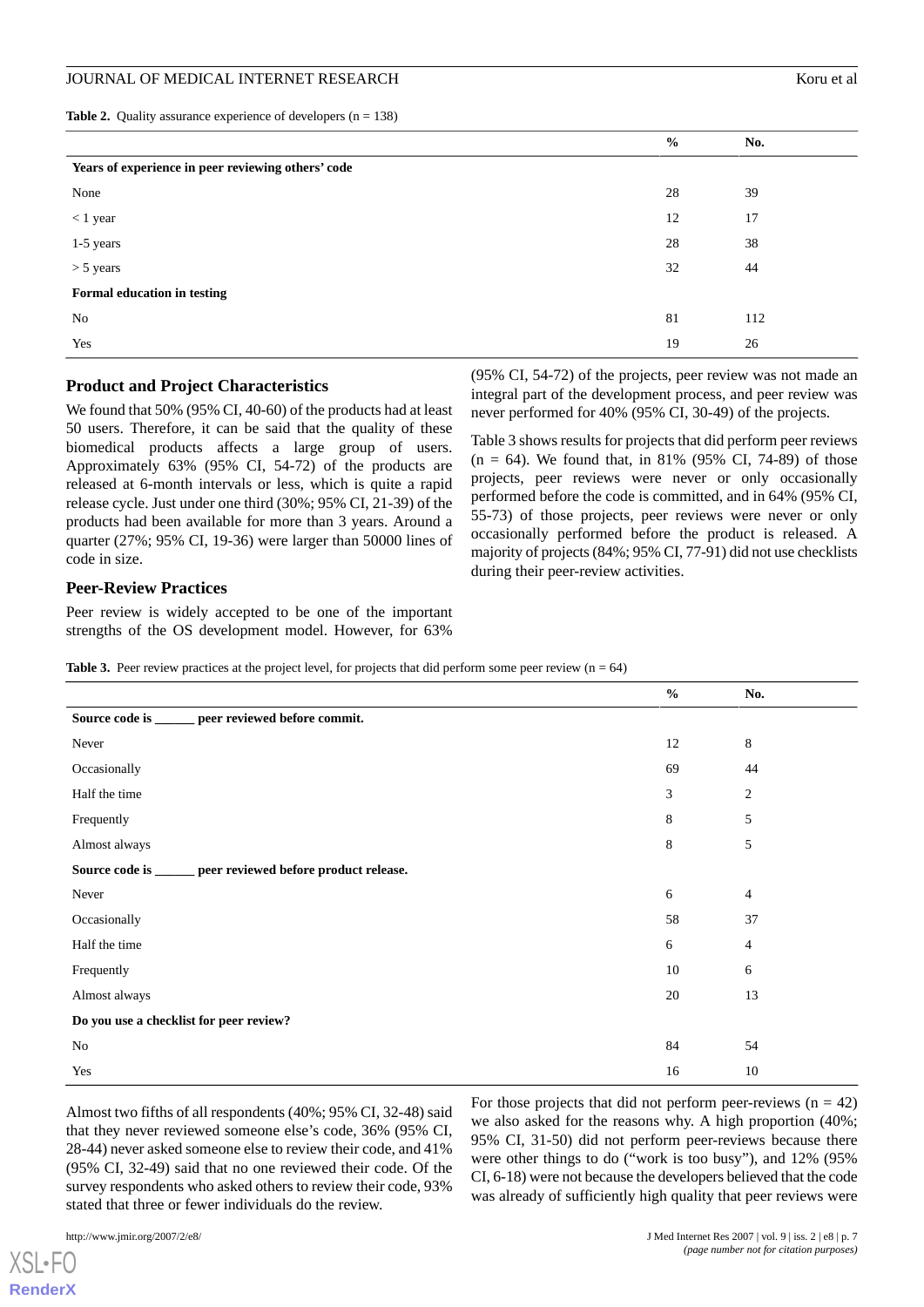not needed. 17% were unsure how to review, and 7% said reviewing brings no beneft. For some projects, under the "Other" option, it was stated that the code was so large that it was not possible to apply peer reviews. In some projects, developers stated that they were the only developer, and they did not consider asking others to do peer reviews because they thought no one else would understand their code.

# **Testing Practices**

Testing was an integral part of the development process for 82% (95% CI, 75-89) of projects, and a regression test suite was run before every release for 58% (95% CI, 48-67) of the projects. The percentage of the projects for which a baseline test suite was used was 56% (95% CI, 46-65). Automated tools were used during development for only 25% (95% CI, 16-33] of the projects. One would conclude that automated testing is done after the development work is complete. Only 4% (95% CI, 0-7) of projects had automated test coverage tools. For the 21% (95% CI, 13-28) of the projects, the developer selected the "don't know" option when asked about estimated code coverage. Only around 25% of the projects exceeded 80% code coverage.

As shown in [Table 4,](#page-8-0) different types of testing are used in the projects. Unit testing is performed in 78% (95% CI, 70-86) of the projects. Approximately 70% of the projects (95% CI, 61-79) had unit testing performed half the time or more. Integration and system testing are also quite common. Testing is conducted continuously in 60% (95% CI, 51-70) of projects. In 32% (95% CI, 23-41) of projects, testing continues after releasing the software to specific users. Most defects that are fixed are found through testing rather than being discovered through usage.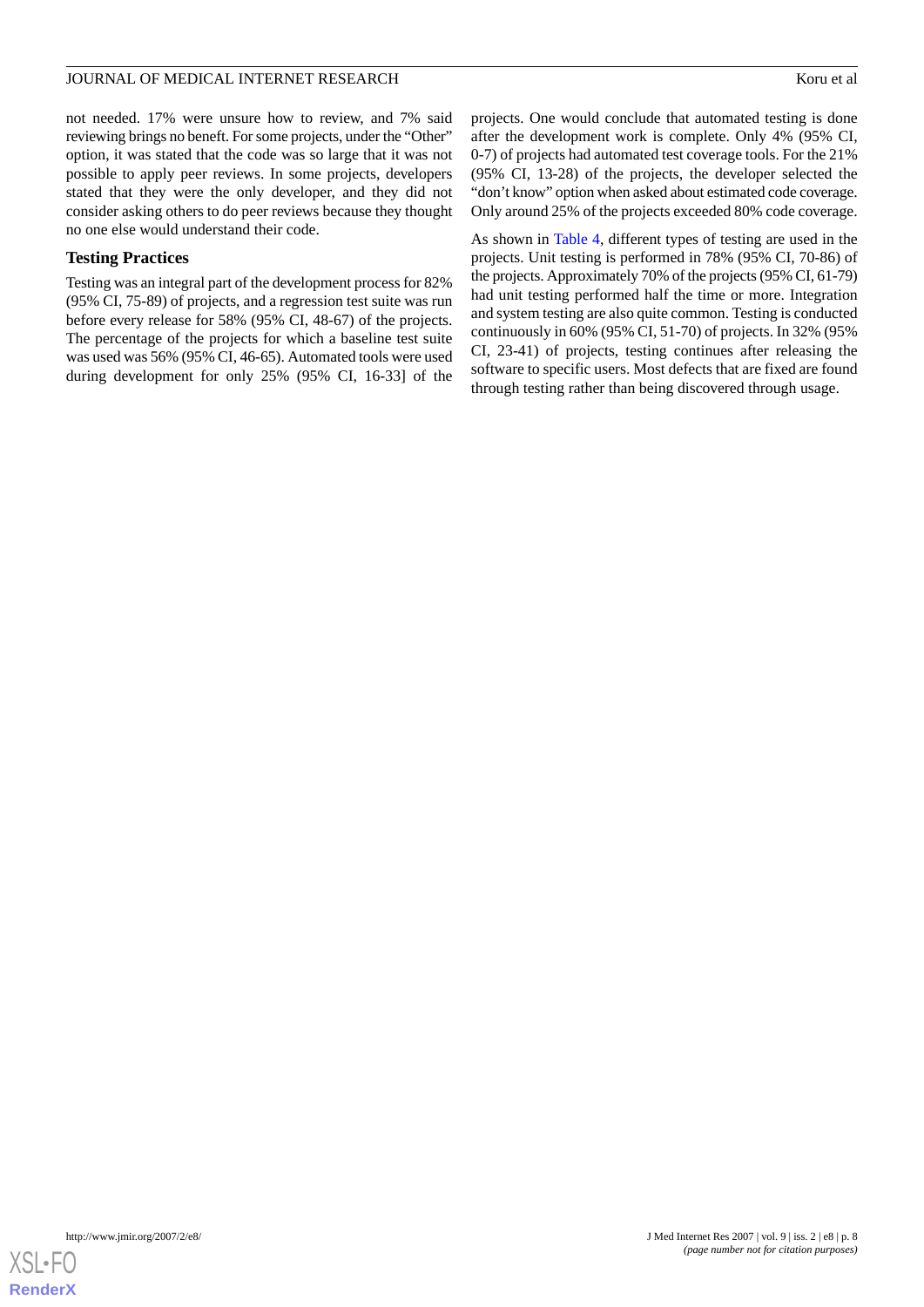<span id="page-8-0"></span>**Table 4.** Testing practices and test results  $(n = 106)$ 

|                                                            | $\mathbf{0}_{\mathbf{0}}^{\prime}$ | No.            |  |  |
|------------------------------------------------------------|------------------------------------|----------------|--|--|
| Do you perform ______?                                     |                                    |                |  |  |
| Unit testing                                               | 78                                 | 83             |  |  |
| Integration testing                                        | 64                                 | 68             |  |  |
| System testing                                             | $75\,$                             | $80\,$         |  |  |
| System load and performance testing                        | 45                                 | 48             |  |  |
| Other                                                      | $\overline{4}$                     | $\overline{4}$ |  |  |
| How often do you unit test?                                |                                    |                |  |  |
| Never                                                      | $\,8\,$                            | 9              |  |  |
| Occasionally                                               | 22                                 | 23             |  |  |
| Half the time                                              | $8\,$                              | $8\,$          |  |  |
| Frequently                                                 | 17                                 | 18             |  |  |
| Almost always                                              | 45                                 | 48             |  |  |
| What percentage of fixed defects is discovered by testing? |                                    |                |  |  |
| $<20\%$                                                    | 16                                 | $17\,$         |  |  |
| 20-40%                                                     | 21                                 | 22             |  |  |
| 40-60%                                                     | 23                                 | 24             |  |  |
| 60-80%                                                     | 25                                 | $27\,$         |  |  |
| $> 80\%$                                                   | 15                                 | 16             |  |  |
| What percentage of fixed defects is discovered by users?   |                                    |                |  |  |
| $<20\%$                                                    | $47\,$                             | 50             |  |  |
| 20-40%                                                     | 20                                 | 22             |  |  |
| 40-60%                                                     | 15                                 | 16             |  |  |
| 60-80%                                                     | 9                                  | 9              |  |  |
| $> 80\%$                                                   | 9                                  | 9              |  |  |
| Testing is performed _______.                              |                                    |                |  |  |
| Continuously                                               | 60                                 | 64             |  |  |
| Before release                                             | 57                                 | 60             |  |  |
| After releasing to specific users                          | 32                                 | 34             |  |  |
| Randomly                                                   | 29                                 | 31             |  |  |
| Other                                                      | $\overline{\mathcal{L}}$           | $\overline{4}$ |  |  |

In [Table 5,](#page-9-0) it can be seen that 80% (95% CI, 74-87) of the respondents spent less than 40% of their time on testing. The most common practices to generate test cases were the imitation of valid user behavior, generating failure inducing inputs, and using personal experience. Random testing and extreme load testing were not common.

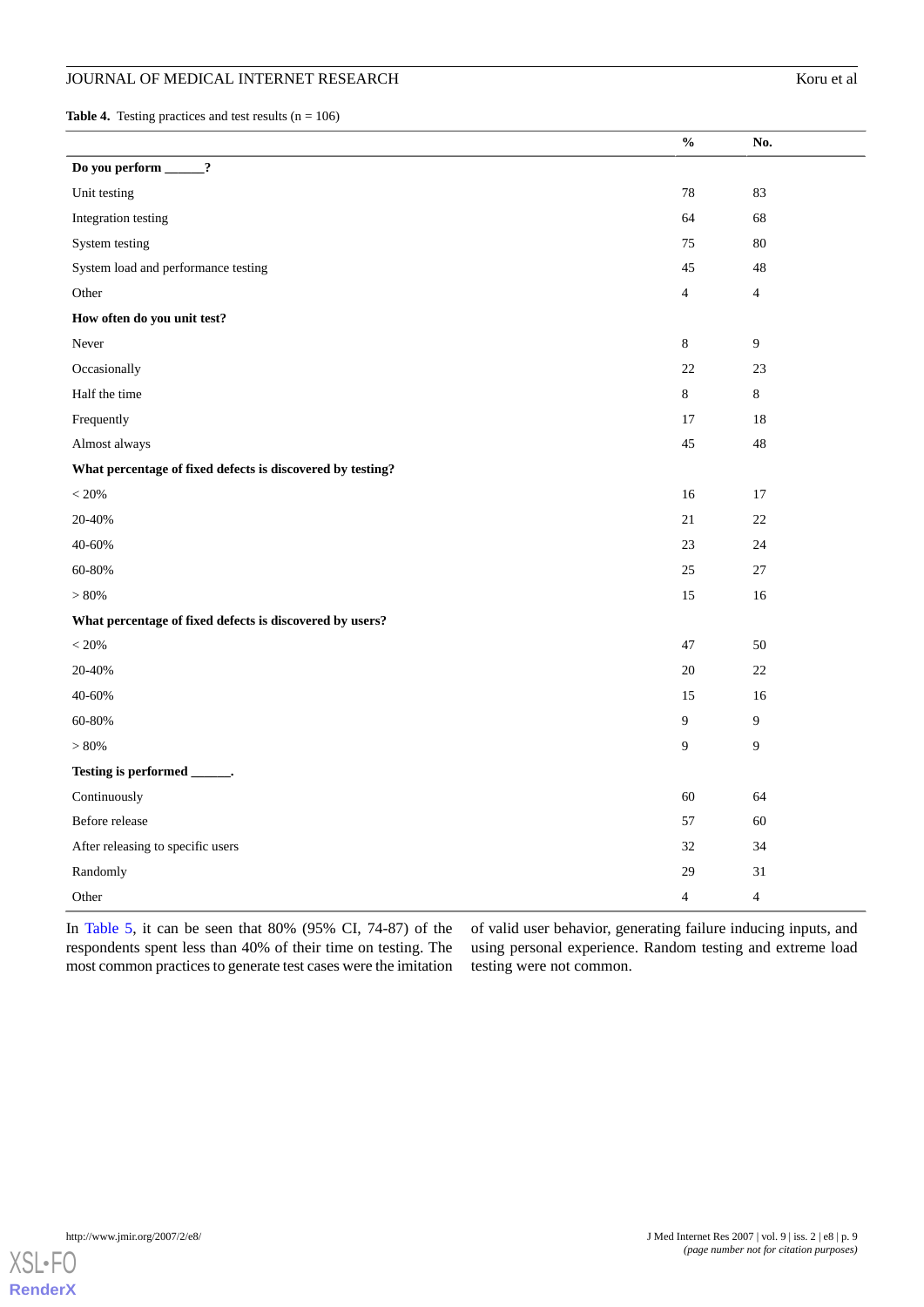<span id="page-9-0"></span>**Table 5.** Testing practices at the individual level  $(n = 138)$ 

|                                                              | $\frac{0}{0}$  | No. |
|--------------------------------------------------------------|----------------|-----|
| What percentage of the development time is spent on testing? |                |     |
| $< 20\%$                                                     | 44             | 61  |
| 20-40%                                                       | 36             | 50  |
| 40-60%                                                       | 14             | 19  |
| 60-80%                                                       | 4              | 5   |
| $> 80\%$                                                     | $\overline{c}$ | 3   |
| What strategies are adopted in choosing the test cases?      |                |     |
| Provide inputs to imitate valid user behavior                | 82             | 113 |
| Choose inputs most likely to cause failures                  | 67             | 92  |
| Choose inputs according to your experience                   | 72             | 100 |
| Use scripts to provide random inputs                         | 20             | 28  |
| Provide extreme values as inputs                             | 46             | 63  |
| Provide boundary conditions as inputs                        | 43             | 59  |
| Try extreme loads                                            | 28             | 38  |

# **Multivariate Models**

The objective of the multivariate models was to understand the factors that have an impact on the implementation of peer reviews and testing in biomedical OS projects. An initial analysis indicated that the two measures of years of programming experience (see Q1 and Q2 in Multimedia Appendix 1) were strongly correlated. We therefore constructed our models using Q1 only. The logistic regression model for the implementation of peer reviews was:

 $logit(Q10) \sim Q1 + Q3 + Q6 + Q9$ 

And the logistic regression model for the implementation of testing was:

 $logit(Q21) \sim Q1 + Q3 + Q6 + Q9$ 

The model variables are the answers to the following questions:

- Q1: The number of years of programming experience the respondent has.
- <span id="page-9-1"></span>• Q3: Whether the highest academic degree obtained by the respondent was in a computer science or a related area.
- Q6: The estimated current number of users of the OS product.

|  |  |  |  | <b>Table 6.</b> The main effect models for the two outcome variables |
|--|--|--|--|----------------------------------------------------------------------|
|--|--|--|--|----------------------------------------------------------------------|

- Q9: The approximate size of the OS product.
- Q10: Whether peer review is an integral part of the project's software development process.
- Q21: Whether testing was an integral part of the project's software development process.

All independent variables except Q9 were ordinal. Therefore, repeated contrasts coding [[85](#page-16-22)[,86](#page-16-23)] was used to capture this ordering. For an independent variable with*k* ordered categories,  $k - 1$  independent coding variables are used. The parameters for these coding variables represent the change in logit when the independent variable changes from one category to the next category.

The overall results for the main effect models are shown in [Table 6](#page-9-1), and the detailed parameter estimates in [Table 7.](#page-10-0) An alpha level of .05 was used for all tests. These results indicate that none of main effect models are an improvement over the null model (with the intercept only).

An analysis of deviance comparing models with interaction effects versus main effects indicated that there were no interaction effects.

| Model       | <b>Likelihood Ratio Test</b> | Nagelkerke $R^2$ |
|-------------|------------------------------|------------------|
| Peer review | 16.84 (9 df); $P = .051$     | 0.201            |
| Testing     | 3.34 (9 df); $P = .95$       | 0.051            |

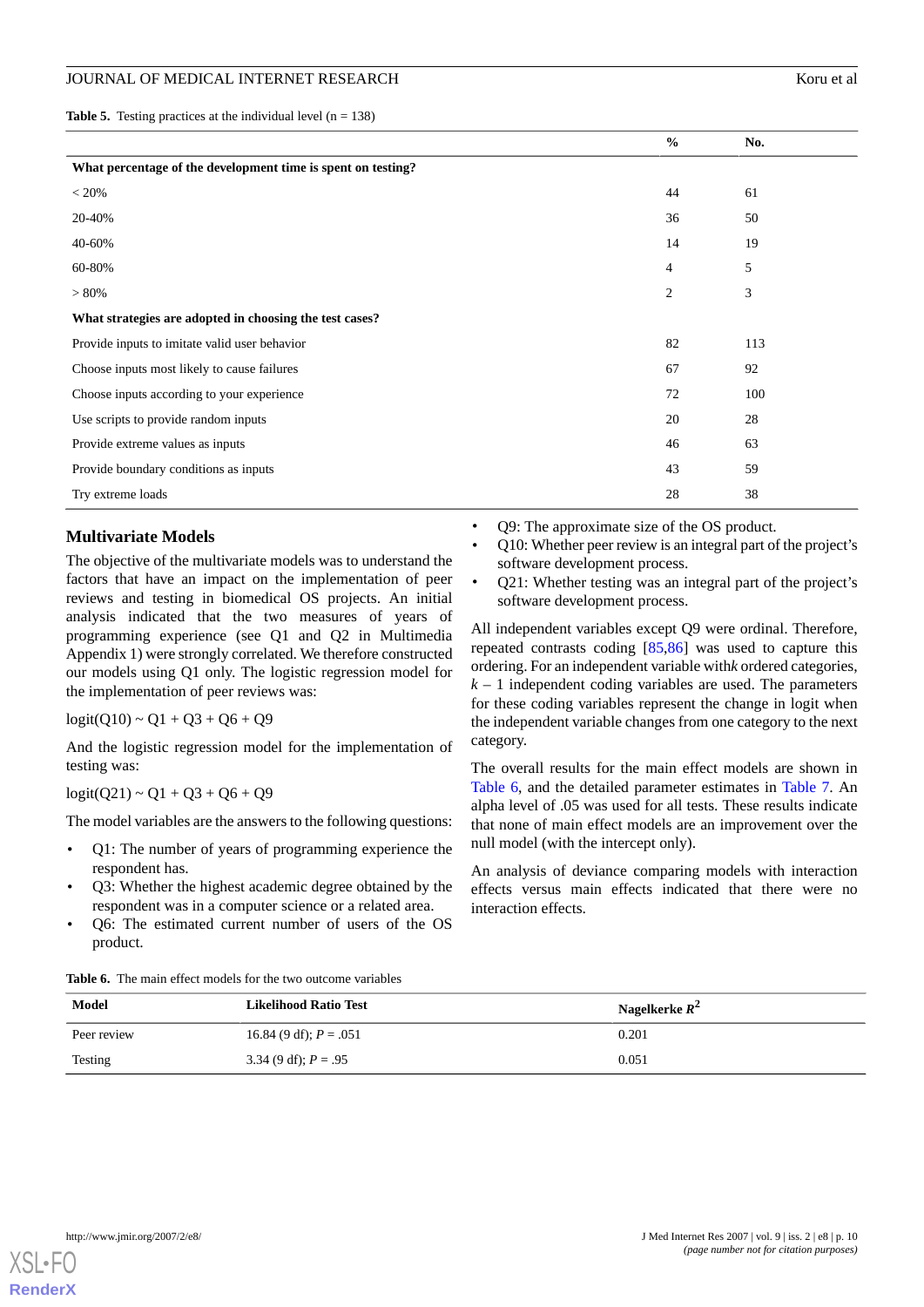### JOURNAL OF MEDICAL INTERNET RESEARCH **EXECUTE:** THE SECOND MOVIE AND MOVIE AT A SECOND MOVIE AT A SECOND MOVIE AT A SECOND MOVIE AT A SECOND MOVIE AT A SECOND MOVIE AT A SECOND MOVIE AT A SECOND MOVIE AT A SECOND MOVIE AT

<span id="page-10-0"></span>**Table 7.** Detailed model parameter estimates for the two logistic regression models

| <b>Variable</b>                                 | Beta $\mathrm{Coefficient}^*$ | Odds $\mathrm{Ratio}^*$ | 95% $CI^*$        | P value <sup>†</sup> |
|-------------------------------------------------|-------------------------------|-------------------------|-------------------|----------------------|
| <b>Peer Review Model</b>                        |                               |                         |                   |                      |
| Intercept                                       | 8.76                          |                         |                   | .74                  |
| Q1: Programming experience (years)              |                               |                         |                   |                      |
| $> 1-5$ vs $< 1$                                | $-0.15$                       | 0.86                    | $-0.13$ to 1.85   | $.80\,$              |
| $5 + vs$ 1-5                                    | $-7.80$                       | 0.00                    | $-0.02$ to $0.02$ | .77                  |
| Q6: Number of users                             |                               |                         |                   |                      |
| $5\negthinspace\negthinspace\relax 10$ vs $< 5$ | 1.03                          | 2.81                    | $-0.5$ to 6.11    | $.08\,$              |
| $10-50$ vs $5-10$                               | 0.014                         | 1.01                    | $-0.51$ to 2.54   | .98                  |
| $50+$ vs 10-50                                  | $-1.62$                       | 0.20                    | $-0.17$ to 0.57   | .09                  |
| Q9: Size (lines of code)                        |                               |                         |                   |                      |
| 5000-20000 vs < 5000                            | $-0.49$                       | 0.61                    | $-0.15$ to 1.38   | .44                  |
| 20000-50000 vs 5000-20000                       | 1.21                          | 3.37                    | $-1.11$ to 7.85   | .07                  |
| $> 50000$ vs 20000-50000                        | $-1.41$                       | 0.24                    | $-0.07$ to 0.56   | .03                  |
| Q3: CS degree                                   | 0.33                          | 1.39                    | $0.05$ to $2.73$  | .50                  |
| <b>Testing Model</b>                            |                               |                         |                   |                      |
| Intercept                                       | 0.51                          |                         |                   | .79                  |
| Q1: Programming experience (years)              |                               |                         |                   |                      |
| $1-5$ vs $< 1$                                  | $-0.77$                       | 0.46                    | $-0.3$ to 1.23    | .36                  |
| $5 + vs$ 1-5                                    | 2.19                          | 5.39                    | $-8.35$ to 19.13  | .19                  |
| Q6: Number of users                             |                               |                         |                   |                      |
| 5-10 $vs < 5$                                   | $-0.17$                       | 0.84                    | $-0.32$ to 2.00   | .81                  |
| 10-50 vs $5-1-10$                               | 0.011                         | 1.01                    | $-0.67$ to 2.70   | .99                  |
| $50+$ vs 10-50                                  | $-0.33$                       | 0.72                    | $-1.06$ to 2.51   | .79                  |
| Q9: Size (lines of code)                        |                               |                         |                   |                      |
| 5000-20000 vs < 5000                            | $-0.21$                       | 0.81                    | $-0.47$ to 2.09   | .79                  |
| 20000-50000 vs 5000-20000                       | 0.20                          | 2.23                    | 1.09 to 3.36      | $.80\,$              |
| $> 50000$ vs 20000-50000                        | $-0.03$                       | 0.96                    | $-0.44$ to 2.37   | .96                  |
| Q3: CS degree                                   | $-0.39$                       | 0.68                    | $-0.08$ to 1.44   | .50                  |

\*Values are estimates.

†*P* value is for the coefficient using the Wald Z statistic.

# *Discussion*

In summary, our descriptive results show that peer reviews have not been integrated into the development process for 63% (95% CI, 54-72) of the projects, while testing has been integrated into the development of 82% (95% CI, 75-89) of the projects. Approximately 74% (95% CI, 67-81) of developers did not have a background in computing, 80% (95% CI, 74-87) were paid for their contributions to the project, and 52% (95% CI, 43-60) had PhDs. A multivariate logistic regression model to predict the implementation of peer reviews was not significant (likelihood ratio test = 16.86, 9 df,  $P = .051$ ) and neither was a model to predict the implementation of testing (likelihood ratio test = 3.34, 9 df,  $P = .95$ ).

# **Developer Background**

The level of experience of the biomedical OS developers is consistent with the experience of developers of general (nonbiomedical) OS projects. Previous surveys found that developers have, on average, 11.86 years of programming experience [\[81](#page-16-18)]. However, compared to nonbiomedical OS projects, the biomedical developers tended to have less software engineering experience, but more advanced degrees. Previous surveys of general OS developers found that software engineers and programmers made up 43% of OS developers [[87\]](#page-16-24), 45.4% of OS developers were programmers [[88\]](#page-16-25), almost 80% of them worked in the IT sector [\[87](#page-16-24)], 58% were directly involved in the IT industry [[81\]](#page-16-18), 45% worked as professional programmers [[81\]](#page-16-18), and 51% had formal university level training in computer science and IT [[81\]](#page-16-18). In addition, surveys of general OS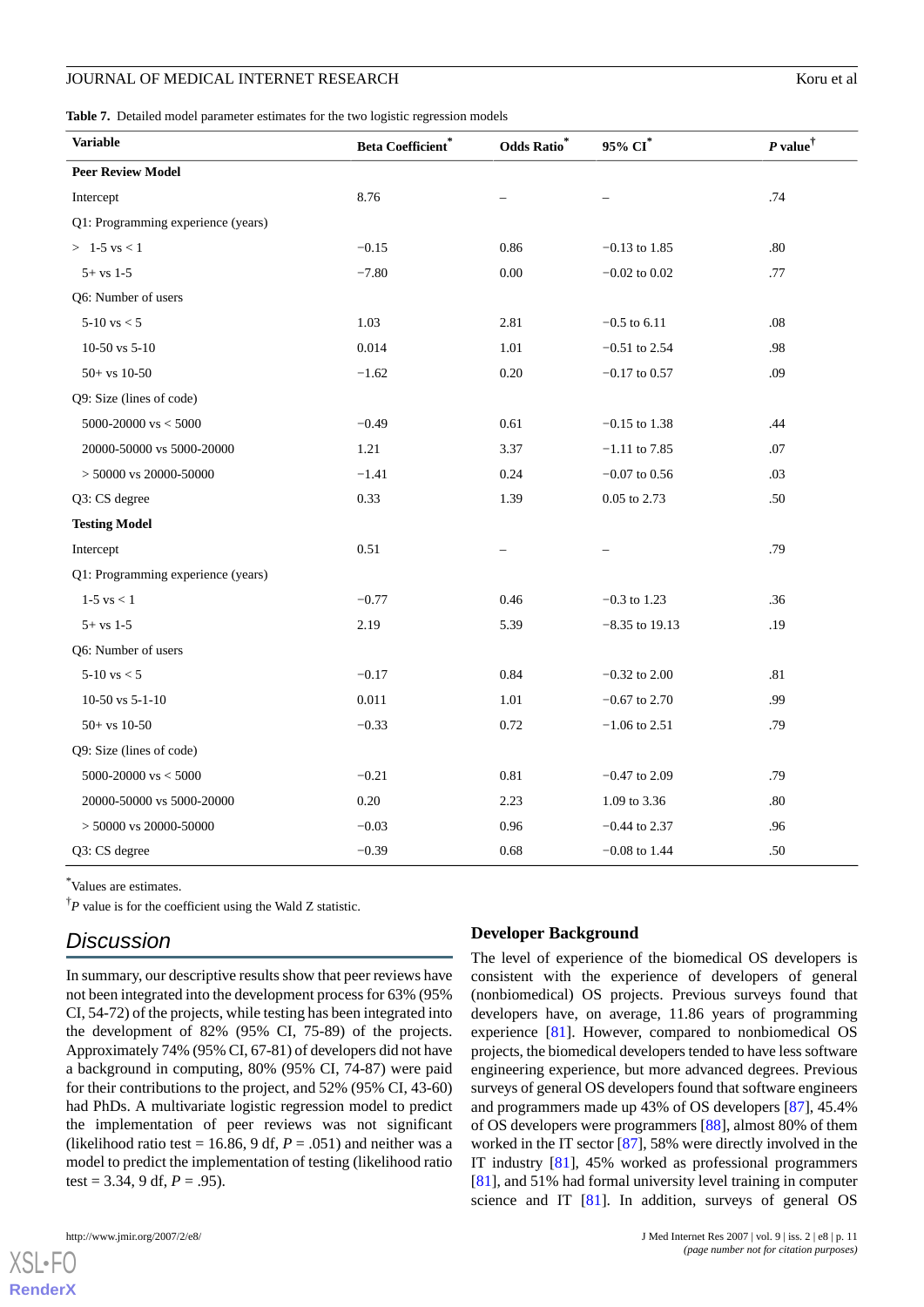developers found that a quarter of respondents had only high school or grammar school education [\[79](#page-16-16)[,80\]](#page-16-17), only 5% had PhDs, and 12% had masters degrees [\[87](#page-16-24)].

The lack of formal training and education in software development practices by the biomedical OS developers raises questions about the quality of the software being developed. However, our logistic regression models control for project characteristics and they did not find a relationship between programmer background/experience and the extent of implementation of peer reviews and testing. Therefore, it does not seem that the lack of formal training and education in software engineering has affected the implementation of good QA practices in these biomedical OS projects.

The percentage of developers financially supported to develop the biomedical OS applications is much larger than that seen in nonbiomedical OS projects. For example, other surveys of general OS developers found that 16% [[79](#page-16-16)[,80](#page-16-17)], 20% [\[87](#page-16-24),[89\]](#page-16-26), 30% [[88\]](#page-16-25), and 40% [\[81](#page-16-18)] of developers are paid for their OS contributions. In our survey, we found around 80% of developers were being paid for their contributions. It is not clear from our results whether there were any commercial interests financing such development work.

# **Implementation of Peer Reviews**

Even though extensive peer reviews are often claimed to be one of the main advantages of the OS development paradigm, our results indicate that this practice is not prevalent, with the majority of projects not undergoing peer review on a consistent basis, and two fifths never doing so. This finding is somewhat consistent with peer review of general (nonbiomedical) OS projects, which was summarized earlier in the paper.

For projects that perform peer reviews, how well is the peer review implemented? A key performance measure for a peer

review is the proportion of defects that it finds in the code (this is known as the effectiveness of the peer review). There are a number of factors that will have an influence on that: the number of reviewers, the capability of the reviewers (often measured by the proportion of defects that an individual reviewer can find), and the reading technique that is used.

We found in our survey that a maximum of three reviewers review a piece of code when it is peer reviewed. If we assume that reviewers are independent, which is a reasonable assumption in a distributed development project with little to no face-to-face interaction, a basic model of the probability of finding a defect is given by  $1 - (1 - p)^{i}$  where p is the probability that an individual reviewer will find a defect (assuming that all reviewers are equally capable) and *i*is the number of reviewers. A previous review of the literature [\[90](#page-17-0)] determined that the average probability of finding a defect through code peer review was 0.57 and the maximum (or best-in-class) was 0.7. These numbers came from industrial, non-OS projects.

Figure 1 shows the theoretical relationship based on the above model between the number of reviewers (x-axis) and individual reviewer effectiveness (y-axis) if we fix the overall peer review effectiveness at 0.57 and at 0.7. We can see that if a team of at most three programmers reviews a code snippet, then they would each have to have a *p* of at least 0.24 to achieve average performance, and a *p* of 0.33 to achieve maximum (best-in-class) performance. These would be the minimal reviewer capabilities for a team of three to achieve the average and maximum peer review effectiveness reported for non-OS projects, respectively. Are these minimal capabilities plausible, that is, is it plausible that the biomedical OS reviewers achieve defect detection effectiveness levels that high?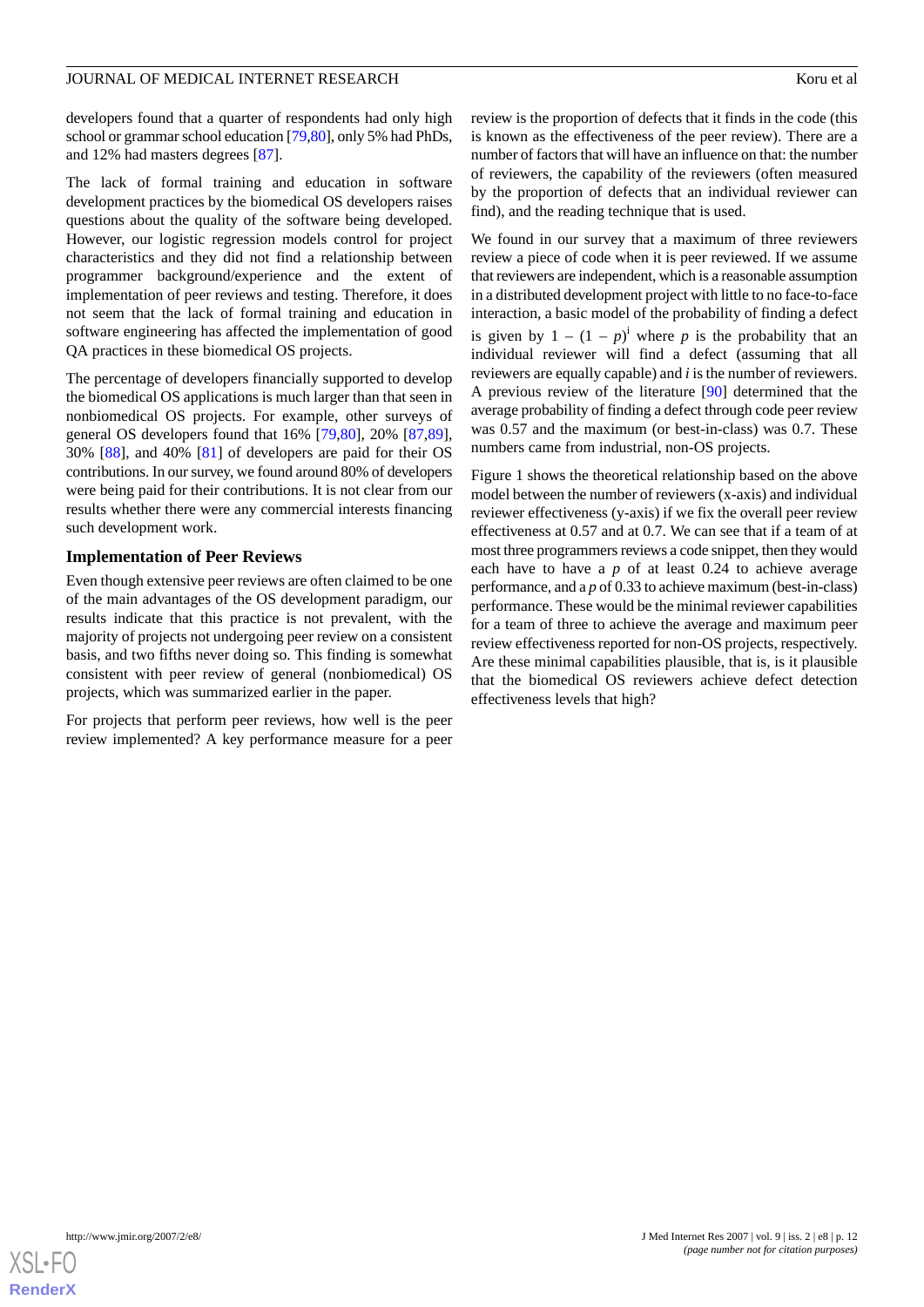**Figure 1.** Relationship between the number of reviewers and individual effectiveness when the team effectiveness is fixed at 0.57 (average performance) and 0.7 (best performance)



The literature on individuals' effectiveness in code reviews can be examined to answer this question. Wohlin et al [[91\]](#page-17-1) created virtual review teams using the data sets collected from the literature, and they found that the effectiveness of individual reviewers had a median value close to 0.25. In another study, Runeson and Wohlin [[92\]](#page-17-2) reported that the defect detection rates observed during their experiments involving students and professionals had a median value of 0.31. Land et al [\[93](#page-17-3)] reported that, in their experiment, an individual detected an average of 5.51 out of 33 defects (effectiveness of approximately 0.17). Porter et al [[94\]](#page-17-4) reported the true positive ratios as a measure of effectiveness instead of the detection rates. On average, 13% of the reported issues turned out to be true defects. Dunsmore et al [[50\]](#page-15-20) conducted a code inspection experiment for Java programs in which they reported both detection ratio and false positives. The detection ratio for checklist-based reading was 52.14%, and the false positive rate was 24.50%. In this experiment, the subjects reviewed 200 lines of Java code with which they had familiarity from previous exercises, and they were provided with class diagrams and natural language specifications of all systems. In Land et al's experiment, the subjects were provided with flowcharts, pseudo-code, and other code overview documents. In realistic OS development environments, such aids are less likely to be available. Therefore, it will be more difficult for the OS developers to reach the effectiveness levels mentioned in these studies.

[XSL](http://www.w3.org/Style/XSL)•FO **[RenderX](http://www.renderx.com/)**

Even if it is assumed that it is plausible for a biomedical OS peer reviewer to achieve average effectiveness rates as high as those achieved by non-OS peer reviewers, it would be less likely that OS projects would achieve the maximum or best-in-class effectiveness rates seen in non-OS projects. In addition, if the number of reviewers dips below three, then it is not likely that the effectiveness of the peer review would match the average performance of the non-OS projects.

That very few of the projects use checklists during the code reading also indicates that the effectiveness of these peer reviews will be relatively low.

#### **Implementation of Testing**

How do testing activities in biomedical OS projects compare to testing in general OS projects? Zhao and Elbaum [[53\]](#page-15-23) noted that 58% of the generic OS projects spent more than 20% of their development time in testing. We found that 51% of the biomedical OS projects spent more than 20% of their time in testing. In generic OS projects, almost 30% had below 30% code coverage [[53\]](#page-15-23). For 35.85% of the biomedical OS projects, the coverage was either not known or it was estimated as below 20%. The use of a regression test suite in biomedical OS projects was almost 58% compared to 3% in very large generic OS projects. In summary, testing activities in biomedical OS projects showed similarity to those in the generic OS projects.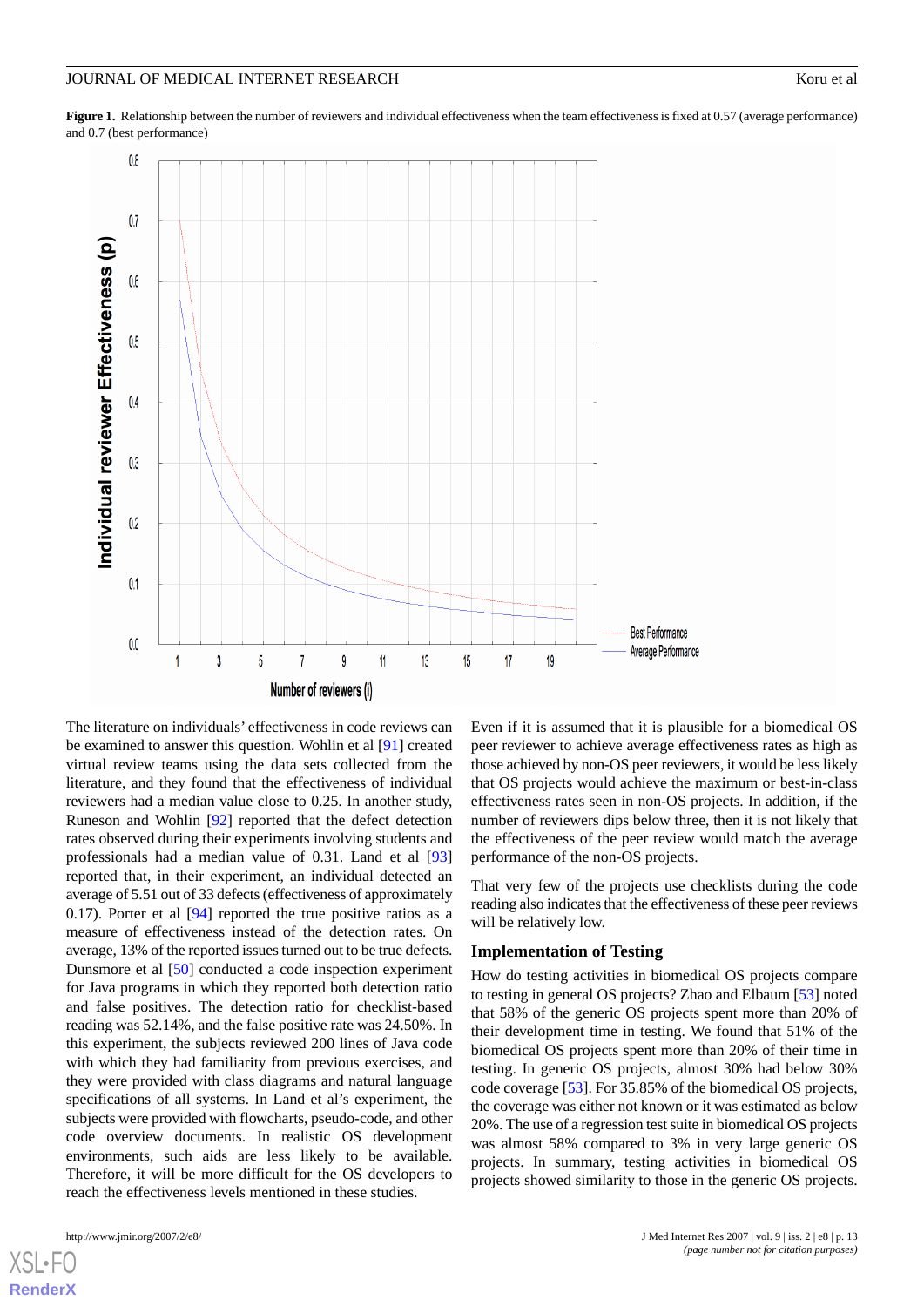However, compared to the closed-source projects [\[34](#page-15-4)], there is still room for improvement.

### **Summary**

The major QA risk item in biomedical OS software projects is that code peer reviews are not systematically performed. Peer reviews are an important mechanism to find bugs in software, and they are complementary to testing.

Applications that collect and manage patient data can lead to negative financial and patient safety outcomes if they have subtle defects in them. OS developers therefore need to focus more attention on integrating peer review into their development practices to ensure that good software engineering practices are systematically employed. Acquirers of biomedical OS applications need to ensure that some form of peer review is being consistently practiced in the software projects producing and maintaining the applications that they deploy.

# **Limitations**

We highlight two limitations in this study. The first is the low response rate, although the response rate that we obtained is consistent with other studies in the same domain. In addition, we found no evidence of nonresponse bias. Second, there are many OS projects that were not included in our sample, and it is plausible that the ones we focused on tended to be the smaller ones.

# **Conclusions**

The OS software development paradigm has been suggested as a new and more effective way to develop high-quality software. In many health-related settings, ranging from care to research, it is important to ensure that software failures are minimized.

In this paper we performed a survey of biomedical OS software developers to understand their QA practices. Our results indicate that the major risk item in biomedical OS projects, from a software quality perspective, is the (lack of) implementation of peer reviews. Furthermore, when they are implemented, their performance is below what would be considered best practice. We also found that most of the developers did not have computer science or computer engineering training or education that could provide them with software engineering background. On the other hand, we found no evidence linking the lack of computer science or engineering background with the extent of implementation of peer reviews and testing, indicating that such background variables do not have an impact.

These results highlight some risk from transitioning biomedical OS applications into environments where they may have an impact on patient safety. For this transition to occur, it is important that better peer review practices be put in place. To the extent possible, developers of biomedical OS software should rely on Food and Drug Administration regulations and guidelines, such as 21 CFR Part 11, as well as professional society publications [[95\]](#page-17-5) documenting what are considered to be best software engineering practices.

# **Acknowledgments**

This work was partially funded by a grant from the Natural Sciences and Engineering Research Council of Canada and by a research grant from Microsoft Corporation. We would like to thank our colleagues in the Georgetown Medical Center and the National Cancer Institute for participating in the pilot survey and providing feedback, and Bryan Kirschner for feedback on an earlier version of this paper.

# **Conflicts of Interest**

Khaled El Emam has developed and distributed OS software under the GNU GPL v2 license. He is also a co-founder and has financial interests in TrialStat Corporation, which is a commercial software company in the biomedical domain.

# **Multimedia Appendix 1**

Survey form [\[PDF File, 81 KB](https://jmir.org/api/download?alt_name=jmir_v9i2e8_app1.pdf&filename=d0512f1b4a5ebd6349c77260b43d12e8.pdf)-]

# **Multimedia Appendix 2**

List of OS projects contacted for survey [\[PDF File, 212 KB-](https://jmir.org/api/download?alt_name=jmir_v9i2e8_app2.pdf&filename=57d1e4c064245907df637a9dd5599aad.pdf)]

# <span id="page-13-0"></span>**Multimedia Appendix 3**

<span id="page-13-1"></span>CHERRIES [[84\]](#page-16-21) summary for the Web survey [[PDF File, 105 KB-](https://jmir.org/api/download?alt_name=jmir_v9i2e8_app3.pdf&filename=b5dc89e552db3650af870ea10b460c64.pdf)]

# **References**

- 1. Prada G, Roberts G, Vail S, Anderson M, Down E, Fooks G, et al. Understanding Health Care Cost Drivers and Escalators. Ottawa, ON: The Conference Board of Canada; 2004. URL: [http://www.health.gov.ab.ca/resources/publications/](http://www.health.gov.ab.ca/resources/publications/conference_board.pdf) [conference\\_board.pdf](http://www.health.gov.ab.ca/resources/publications/conference_board.pdf) [accessed 2007 Apr 16] [[WebCite Cache ID 5NyNE0fv9\]](http://www.webcitation.org/

                                    5NyNE0fv9)
- 2. Prada G, Grimes K, McCleery A, Nguyen D, Pomey MP, Reed V, et al. Challenging Health Care System Sustainability: Understanding Health System Performance of Leading Countries. Ottawa, ON: The Conference Board of Canada; 2004.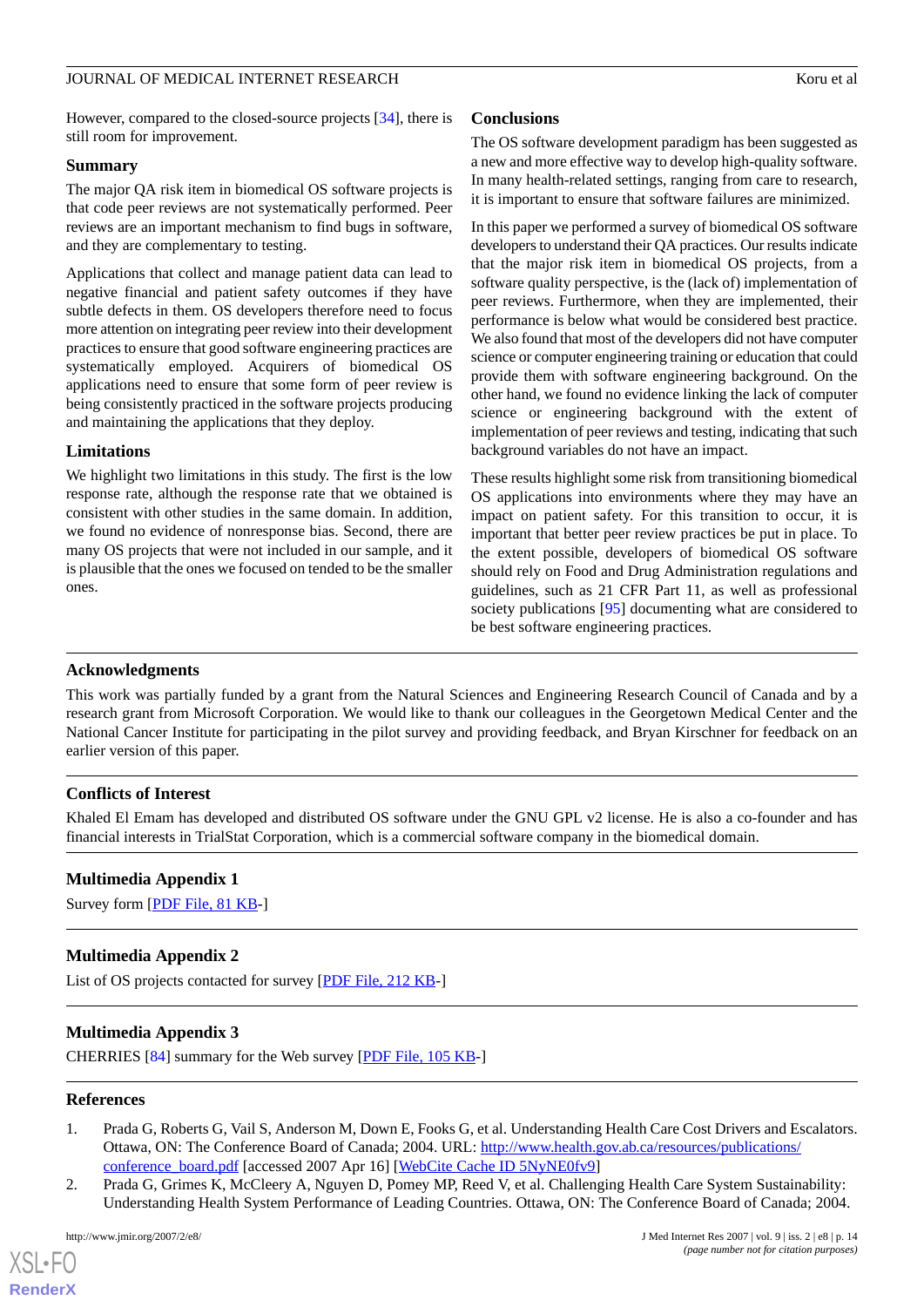# JOURNAL OF MEDICAL INTERNET RESEARCH SERVICES AND RESEARCH Koru et al.

URL: [http://www.health.gov.ab.ca/resources/publications/Conference\\_Board2.pdf](http://www.health.gov.ab.ca/resources/publications/Conference_Board2.pdf) [accessed 2007 Apr 16] [[WebCite Cache](http://www.webcitation.org/

                                    5Nt0athGf) [ID 5Nt0athGf](http://www.webcitation.org/

                                    5Nt0athGf)]

- <span id="page-14-1"></span><span id="page-14-0"></span>3. Irving R. Report on IT in Canadian Hospitals. Canadian Healthcare Technology 2003.
- 4. Raymond B, Dold C. Clinical Information Systems: Achieving the Vision. Oakland, CA: Kaiser Permanente Institute for Health Policy; 2002. URL: [http://www.kpihp.org/publications/docs/clinical\\_information.pdf](http://www.kpihp.org/publications/docs/clinical_information.pdf) [accessed 2007 Apr 16] [[WebCite Cache ID 5Nt0d8r77\]](http://www.webcitation.org/

                                    5Nt0d8r77)
- <span id="page-14-3"></span><span id="page-14-2"></span>5. Bates D, Ebell M, Gotlieb E, Zapp J, Mullins H. A proposal for electronic medical records in US primary care. J Am Med Inform Assoc 2003;10(1):1-10. [doi: [10.1197/jamia.M1097\]](http://dx.doi.org/10.1197/jamia.M1097)
- <span id="page-14-4"></span>6. Goulde M, Brown E. Open Source Software: A Primer for Health Care Leaders. Oakland, CA: California HealthCare Foundation; 2006. URL:<http://www.chcf.org/documents/ihealth/OpenSourcePrimer.pdf> [accessed 2007 Apr 16] [\[WebCite](http://www.webcitation.org/

                                    5Nt0g8WP4) [Cache ID 5Nt0g8WP4](http://www.webcitation.org/

                                    5Nt0g8WP4)]
- 7. Kantor GS, Wilson WD, Midgley A. Open-source software and the primary care EMR. J Am Med Inform Assoc 2003;10(6):616 [[FREE Full text\]](http://www.pubmedcentral.nih.gov/articlerender.fcgi?tool=pubmed&pubmedid=12925540) [Medline: [12925540\]](http://www.ncbi.nlm.nih.gov/entrez/query.fcgi?cmd=Retrieve&db=PubMed&list_uids=12925540&dopt=Abstract) [doi: [10.1197/jamia.M1403\]](http://dx.doi.org/10.1197/jamia.M1403)
- 8. Giera J. The Costs and Risks of Open Source. Cambridge, MA: Forrester Research Inc; 2004.
- 9. Hunt F, Probert D, Barratt S. Adopting new technology: the case of open source software at Marconi. The 12th International Conference on Management of Technology (IAMOT May 12-15 2003) Nancy, France 2003.
- 10. Dal MJ. Open Source Software in Canada. A Collaborative Fact Finding Study. e-cology Corporation. 2003. URL: [http:/](http://www.e-cology.ca/canfloss/report/CANfloss_Report.pdf) [/www.e-cology.ca/canfloss/report/CANfloss\\_Report.pdf](http://www.e-cology.ca/canfloss/report/CANfloss_Report.pdf) [accessed 2007 Apr 16] [[WebCite Cache ID 5Nv7MQJQa](http://www.webcitation.org/

                                    5Nv7MQJQa)]
- <span id="page-14-8"></span><span id="page-14-7"></span>11. Dedrick J, West J. An exploratory study into open source platform adoption. Proceedings of the 37th Hawaii International Conference on System Sciences 2004:10.
- <span id="page-14-9"></span>12. DiDio L. Linux, Unix and Windows TCO Comparison, Part 1. Boston, MA: The Yankee Group; 2004.
- <span id="page-14-10"></span>13. Valdes I, Kibbe DC, Tolleson G, Kunik ME, Petersen LA. Barriers to proliferation of electronic medical records. Inform Prim Care 2004;12(1):3-9. [Medline: [15140347](http://www.ncbi.nlm.nih.gov/entrez/query.fcgi?cmd=Retrieve&db=PubMed&list_uids=15140347&dopt=Abstract)]
- 14. Kolata G. In unexpected Medicare benefit, US will offer doctors free electronic records system. New York Times Jul 21 2005:14.
- <span id="page-14-11"></span>15. Goldstein D, Ponkshe S, Maduro R. Analysis of Open Source Software (OSS) and EHRs: Profile of Increasing Use of OSS in the Federal Government and Healthcare. Atlantis, FL: Medical Alliances Inc; 2004. URL: [http://www.medicalalliances.com/](http://www.medicalalliances.com/downloads/files/Open_Source_Software-Government_and_Healthcare_White_Paper-Medical_Alliances_2.doc) [downloads/files/Open\\_Source\\_Software-Government\\_and\\_Healthcare\\_White\\_Paper-Medical\\_Alliances\\_2.doc](http://www.medicalalliances.com/downloads/files/Open_Source_Software-Government_and_Healthcare_White_Paper-Medical_Alliances_2.doc) [accessed 2007 Apr 16] [\[WebCite Cache ID 5Nt0If4XE](http://www.webcitation.org/

                                    5Nt0If4XE)]
- <span id="page-14-12"></span>16. Elsner C, Egbring M, Kottkamp H, Berger T, Zoller S, Hinricks G. Open source or commercial products for electronic data capture in clinical trials? A scorecard comparison. Comput Cardiol 2003;30:371-373. [doi: [10.1109/CIC.2003.1291169](http://dx.doi.org/10.1109/CIC.2003.1291169)]
- 17. Erickson BJ, Langer S, Nagy P. The role of open-source software in innovation and standardization in radiology. J Am Coll Radiol 2005 Nov;2(11):927-931. [Medline: [17411967](http://www.ncbi.nlm.nih.gov/entrez/query.fcgi?cmd=Retrieve&db=PubMed&list_uids=17411967&dopt=Abstract)] [doi: [10.1016/j.jacr.2005.05.004](http://dx.doi.org/10.1016/j.jacr.2005.05.004)]
- 18. Gentleman RC, Carey VJ, Bates DM, Bolstad B, Dettling M, Dudoit S, et al; Yang JYH. Bioconductor: open software development for computational biology and bioinformatics. Genome Biol 2004;5(10):R80.
- <span id="page-14-5"></span>19. Stajich J. The Bioperl Project: A Look Ahead. Talk presented at: Bioinformatics Open Source Conference; August 1-2, Edmonton, Canada. 2002. URL:<http://www.open-bio.org/bosc2002/slides/2002-08-01-Stajich-Bioperl.pdf> [accessed 2007 Apr 16] [[WebCite Cache ID 5Nv7MQJQa](http://www.webcitation.org/

                                    5Nv7MQJQa)]
- 20. Pocock M. BioJava Toolkit Progress. Talk presented at: Bioinformatics Open Source Conference; August 1-2,. 2002. URL: <http://www.open-bio.org/bosc2002/talks.html#biojava> [accessed 2007 Apr 16] [[WebCite Cache ID 5Nsk5oct4\]](http://www.webcitation.org/

                                    5Nsk5oct4)
- <span id="page-14-6"></span>21. McCormick J, Gage D. Cincinnati Children's Hospital: Shots in the Dark. Baseline. 2004 Aug 1. URL: [http://www.](http://www.baselinemag.com/article2/0,1540,1655082,00.asp) [baselinemag.com/article2/0,1540,1655082,00.asp](http://www.baselinemag.com/article2/0,1540,1655082,00.asp) [accessed 2007 Apr 16]
- <span id="page-14-13"></span>22. Gage D, McCormick J. Why Software Quality Matters: 'We Did Nothing Wrong'. Baseline. 2004 Mar 4. URL: [http://www.](http://www.baselinemag.com/article2/0,1397,1544403,00.asp) [baselinemag.com/article2/0,1397,1544403,00.asp](http://www.baselinemag.com/article2/0,1397,1544403,00.asp) [accessed 2007 Apr 16]
- <span id="page-14-14"></span>23. Basili V, Belady L, Boehm B, Brooks F, Browne J, DeMillo R, et al. Final report: NSF workshop on a software research program for the 21st century. Software Eng Notes 1999;24(3):37-45.
- <span id="page-14-15"></span>24. ; Report of the Inquiry into the London Ambulance Service. UK: South West Thames Regional Health Authority; 1993. URL:<http://www.cs.ucl.ac.uk/staff/A.Finkelstein/las/lascase0.9.pdf> [accessed 2007 Apr 16] [\[WebCite Cache ID 5NskKydHy\]](http://www.webcitation.org/

                                    5NskKydHy)
- <span id="page-14-16"></span>25. van Heusden P. Applying Software Validation Techniques to Bioperl. Talk presented at: Bioinformatics Open Source Conference; July 29-30, 2004;Glasgow, UK. URL [\[FREE Full text\]](http://www.open-bio.org/bosc2004/presentations/Heusden_SW_validation_BOSC_2004.pdf)
- <span id="page-14-17"></span>26. Konrad M, Shrum S; Chrissis M-B. CMMI: Guidelines for Process Integration and Product Improvement. Addison-Wesley; 2003.
- 27. Raymond ES. The Cathedral and the Bazaar: Musings on Linux and Open Source by an Accidental Revolutionary. O'Reilly; 1999.
- 28. Greiner S, Boskovic B, Brest J, Zumer V. Security issues in information systems based on open source technologies. EUROCON 2003:12-15.
- 29. El EK. Software Inspection Best Practices. In: Agile Project Management Advisory Service, Executive Report. Volume 2. Number 9. Arlington, MA: Cutter Consortium; 2001.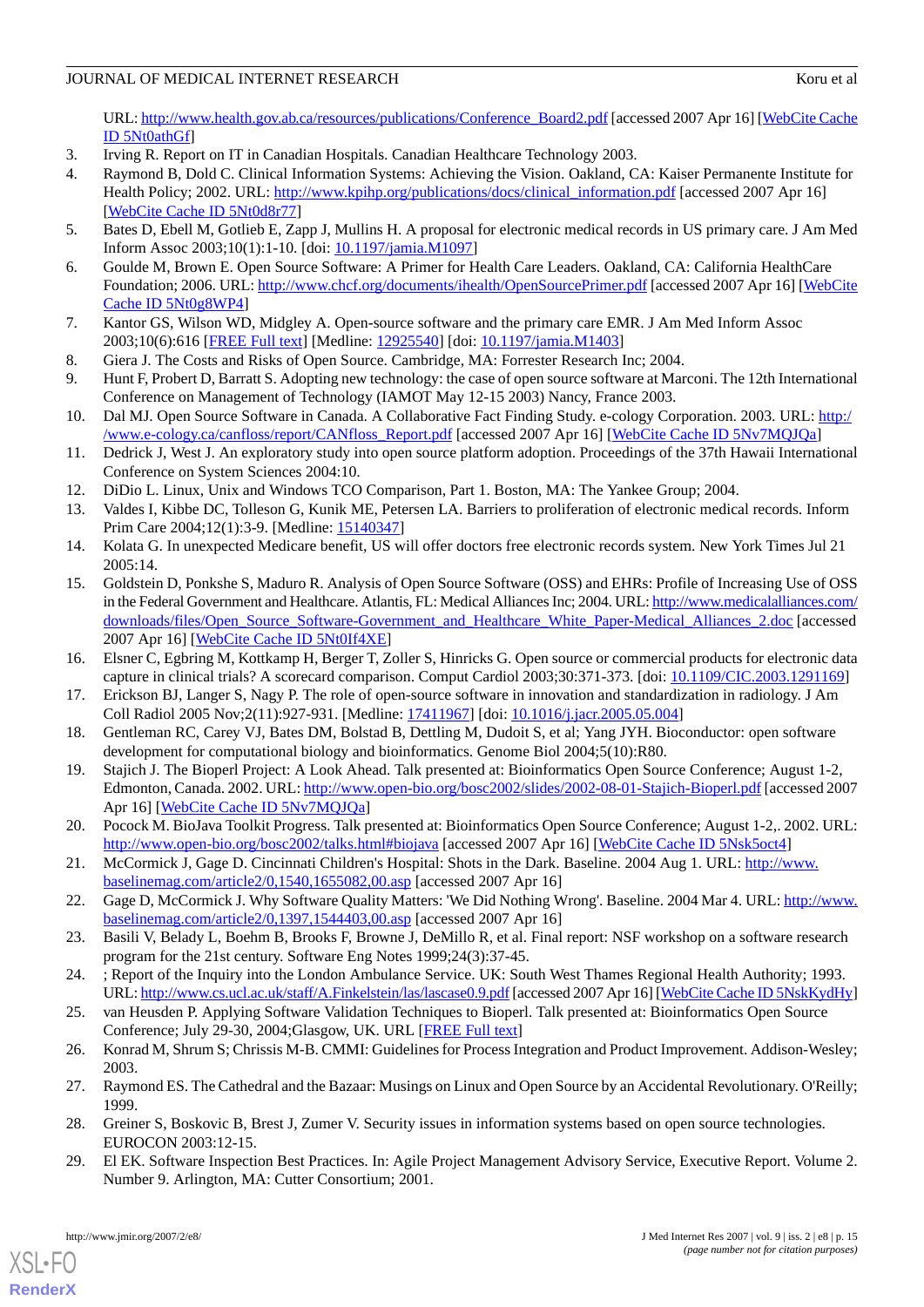# JOURNAL OF MEDICAL INTERNET RESEARCH SERVICES AND RESEARCH Koru et al.

- <span id="page-15-0"></span>30. Bagchi S, Madeira H. Open source software - a recipe for vulnerable software, or the only way to keep the bugs and the bad guys out? Panel position statement presented at: 14th International Symposium on Software Reliability Engineering (ISSRE) 2003; 1234. 567:347-352.
- <span id="page-15-2"></span><span id="page-15-1"></span>31. Jorgensen N. Putting it all in the trunk: incremental software development in the FreeBSD open source project. Inform Syst J 2001;11(4):321-336. [doi: [10.1046/j.1365-2575.2001.00113.x](http://dx.doi.org/10.1046/j.1365-2575.2001.00113.x)]
- <span id="page-15-3"></span>32. Stark J. Peer reviews as a quality management technique in open-source software development projects. European Conference on Software Quality 2002:340-350.
- <span id="page-15-4"></span>33. Maccormack A, Kemerer C, Cusumano M, Crandall B. Trade-offs between productivity and quality in selecting software development practices. IEEE Software 2003;(5):78-84. [doi: [10.1109/MS.2003.1231158](http://dx.doi.org/10.1109/MS.2003.1231158)]
- <span id="page-15-5"></span>34. Cusumano M, MacCormack A, Kemerer C, Randall B. Software development worldwide: the state of the practice. IEEE Software 2003; 1234. 567:28-34.
- <span id="page-15-6"></span>35. Zhao L, Elbaum S. A survey on quality related activities in open source. Software Eng Notes 2000;25(3):54-57. [doi: [10.1145/505863.505878](http://dx.doi.org/10.1145/505863.505878)]
- <span id="page-15-8"></span><span id="page-15-7"></span>36. Porter A, Siy H, Toman C, Votta L. An experiment to assess the cost-benefits of code inspections in large scale software development. IEEE T Software Eng 1997;23(6):329-346. [doi: [10.1109/32.601071](http://dx.doi.org/10.1109/32.601071)]
- 37. STD I. IEEE Standard for Software Reviews and Audits. ANSI/IEEE STD 1028-1988 1989:.
- <span id="page-15-9"></span>38. Ackerman AF, Buchwald LS, Lewski FH. Software inspections: an effective verification process. IEEE Software 1989;6(3):31-36. [doi: [10.1109/52.28121](http://dx.doi.org/10.1109/52.28121)]
- <span id="page-15-10"></span>39. Lau L, Jeffery R, Sauer C. Some Empirical Support for Software Development Technical Reviews. Sydney, Australia: University of New South Wales; 1996.
- <span id="page-15-12"></span><span id="page-15-11"></span>40. Grady RB. Practical Software Metrics for Project Management and Process Improvement. Englewood Cliffs, NJ: Prentice-Hall; 1992.
- <span id="page-15-14"></span><span id="page-15-13"></span>41. Laitenberger O, Debaud JM. An encompassing life-cycle centric survey of software inspection. J Syst Software 2000;50(1):5-31. [doi: [10.1016/S0164-1212\(99\)00073-4\]](http://dx.doi.org/10.1016/S0164-1212(99)00073-4)
- 42. Fagan ME. Design and code inspections to reduce errors in program development. IBM Syst J 1976;15(3):182-211.
- <span id="page-15-16"></span><span id="page-15-15"></span>43. Weller EF. Lessons from three years of inspection data. IEEE Software 1993;10(5):38-45. [doi: [10.1109/52.232397\]](http://dx.doi.org/10.1109/52.232397)
- <span id="page-15-17"></span>44. Madachy R, Little L, Fan S. Analysis of a successful inspection program. Proceedings of the 18th Annual NASA Software Engineering Laboratory Workshop 1993:176-188.
- <span id="page-15-18"></span>45. Gilb T, Graham D. Software Inspection. New York: Addison-Wesley; 1993.
- <span id="page-15-19"></span>46. Strauss S, Ebenau R. Software Inspection Process. New York: McGraw Hill; 1994.
- <span id="page-15-20"></span>47. Kelly J, Sheriff J, Hops J. An analysis of defect densities found during software inspections. J Syst Software 1992;17(2):111-117. [doi: [10.1016/0164-1212\(92\)90089-3](http://dx.doi.org/10.1016/0164-1212(92)90089-3)]
- 48. Johnson P. Reengineering inspection. Comm ACM 1998;41(2):49-52. [doi: [10.1145/269012.269020\]](http://dx.doi.org/10.1145/269012.269020)
- <span id="page-15-21"></span>49. Eick S, Loader C, Long M, Votta L, Weil SV. Estimating software fault content before coding. Proceedings of the 14th International Conference on Software Engineering 1992:59-65.
- <span id="page-15-22"></span>50. Dunsmore A, Roper M, Wood M. The development and evaluation of three diverse techniques for object-oriented code inspection. IEEE T Software Eng 2003;29(8):677-686. [doi: [10.1109/TSE.2003.1223643](http://dx.doi.org/10.1109/TSE.2003.1223643)]
- <span id="page-15-24"></span><span id="page-15-23"></span>51. Halloran T, Scherlis WL. High quality and open source software practices. Position paper presented at: The Second Workshop on Open Source Software Engineering, International Conference on Software Engineering; May 19-25,. 2002. URL: [http:/](http://opensource.ucc.ie/icse2002/HalloranScherlis.pdf) [/opensource.ucc.ie/icse2002/HalloranScherlis.pdf](http://opensource.ucc.ie/icse2002/HalloranScherlis.pdf) [accessed 2007 Apr 16] [\[WebCite Cache ID 5NskgWv6b](http://www.webcitation.org/

                                    5NskgWv6b)]
- <span id="page-15-25"></span>52. Gacek C, Arief B. The many meanings of open source. IEEE Software 2004;21(1):34-40. [doi: [10.1109/MS.2004.1259206](http://dx.doi.org/10.1109/MS.2004.1259206)]
- <span id="page-15-26"></span>53. Zhao L, Elbaum S. Quality assurance under the open source development model. J Syst Software 2003;66(1):65-75.
- <span id="page-15-27"></span>54. Mockus A, Fielding R, Herbsleb J. Two case studies of open source software development: Apache and Mozilla. ACM T Softw Eng Meth 2002;11(3):309-346. [doi: [10.1145/567793.567795\]](http://dx.doi.org/10.1145/567793.567795)
- <span id="page-15-28"></span>55. Sharma S, Sugumaran V, Rajagoplan B. A framework for creating hybrid open source software communities. Inform Syst J 2002;12(1):7-25. [doi: [10.1046/j.1365-2575.2002.00116.x](http://dx.doi.org/10.1046/j.1365-2575.2002.00116.x)]
- 56. Erenkrantz J. Release management within open source projects. Proceedings of the Third Workshop on Open Source Software Engineering, Portland, OR 2003.
- <span id="page-15-29"></span>57. Thomas C. Improving verification, validation, and test of the Linux kernel: the Linux stabilization project. In: Proceedings of the Third Workshop on Open Source Software Engineering. Portland, OR; 2003.
- 58. Iyer M. Analysis of Linux test project's kernel code coverage. Austin, TX: IBM Corporation; 2002. URL: [http://ltp.](http://ltp.sourceforge.net/documentation/technical_papers/kernel_coverage.pdf) [sourceforge.net/documentation/technical\\_papers/kernel\\_coverage.pdf](http://ltp.sourceforge.net/documentation/technical_papers/kernel_coverage.pdf) [accessed 2007 Apr 16] [[WebCite Cache ID](http://www.webcitation.org/

                                    5NvKVXOxu) [5NvKVXOxu\]](http://www.webcitation.org/

                                    5NvKVXOxu)
- 59. Myers G. A controlled experiment in program testing and code walkthroughs/inspections. Comm ACM 1978;21(9):760-768. [doi: [10.1145/359588.359602\]](http://dx.doi.org/10.1145/359588.359602)
- 60. Basili V, Selby R. Comparing the effectiveness of software testing strategies. IEEE T Software Eng 1987;13(12):1278-1296.
- 61. Kamsties E, Lott C. An empirical evaluation of three defect-detection techniques. Proceedings of the 5th European Software Engineering Conference, Sitges, Spain, September 25-28, 1995.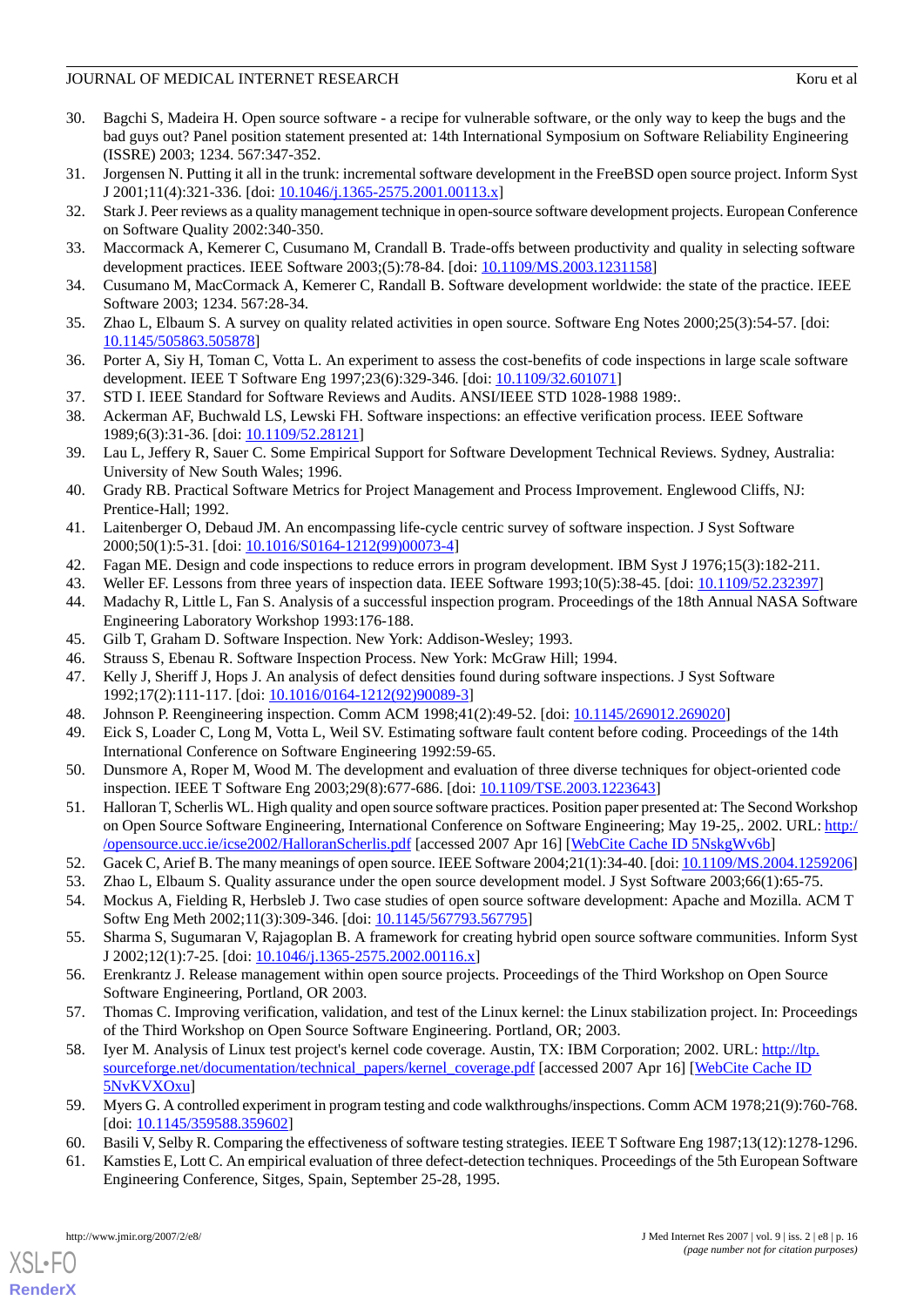# JOURNAL OF MEDICAL INTERNET RESEARCH SERVICES AND RESEARCH Koru et al.

- 62. Wood M, Roper M, Brooks A, Miller J. Comparing and combining software defect-detection techniques. Proceedings of the 6th European Conference on Software Engineering 1997:262-277.
- <span id="page-16-1"></span><span id="page-16-0"></span>63. Jalote P, Haragopal M. Overcoming the NAH Syndrome for Inspection Deployment. Proceedings of the International Conference on Software Engineering 1998:371-378. [doi: [10.1109/ICSE.1998.671390\]](http://dx.doi.org/10.1109/ICSE.1998.671390)
- 64. Hissam S, Weinstock C, Plakosh D, Asundi J. Perspectives on Open Source Software. CMU/SEI-2001-TR-019. Pittsburg, PA: Carnegie Mellon Software Engineering Institute; 2001. URL: [http://www.sei.cmu.edu/pub/documents/01.reports/pdf/](http://www.sei.cmu.edu/pub/documents/01.reports/pdf/01tr019.pdf) [01tr019.pdf](http://www.sei.cmu.edu/pub/documents/01.reports/pdf/01tr019.pdf) [accessed 2007 Apr 16] [\[WebCite Cache ID 5NslnRroS\]](http://www.webcitation.org/

                                    5NslnRroS)
- <span id="page-16-3"></span><span id="page-16-2"></span>65. Mockus A, Fielding RT, Herbsleb J. The Apache server.. Proceedings of the 22nd International Conference on Software Engineering A case study of open source software development; 2000:263-272.
- <span id="page-16-4"></span>66. Miller B, Fredriksen L, So B. An Empirical Study of the Reliability of Unix Utilities. Comm ACM 1990;33(12):32-44. [doi: [10.1145/96267.96279\]](http://dx.doi.org/10.1145/96267.96279)
- <span id="page-16-5"></span>67. Capiluppi A, Lago P, Morisio M. Characteristics of open source projects. Proceedings of the Seventh European Conference on Software Maintenance and Engineering; 2003;:317. [doi: [10.1109/CSMR.2003.1192440\]](http://dx.doi.org/10.1109/CSMR.2003.1192440)
- <span id="page-16-6"></span>68. Hunt F, Johnson P. On the Pareto Distribution of Sourceforge Projects. Cambridge, UK: Cambridge University; 2003. URL:<http://www.ifm.eng.cam.ac.uk/people/fhh10/Sourceforge/Sourceforge%20paper.pdf> [accessed 2007 Apr 16] [[WebCite](http://www.webcitation.org/

                                    5NslBEpHN) [Cache ID 5NslBEpHN](http://www.webcitation.org/

                                    5NslBEpHN)]
- <span id="page-16-7"></span>69. Dinh-Trong T, Bieman J. The FreeBSD project: a replication case study of open source development. IEEE T Software Eng 2005;31(6):481-494. [doi: [10.1109/TSE.2005.73](http://dx.doi.org/10.1109/TSE.2005.73)]
- <span id="page-16-8"></span>70. Stark JE. Peer Reviews in Open-Source Software Development. Australia: Griffith University; 2001. URL: [http://ecommerce.](http://ecommerce.cit.gu.edu.au/ict/docs/theses/JStark_Dissertation_OSS.pdf) [cit.gu.edu.au/ict/docs/theses/JStark\\_Dissertation\\_OSS.pdf](http://ecommerce.cit.gu.edu.au/ict/docs/theses/JStark_Dissertation_OSS.pdf) [accessed 2007 Apr 16] [\[WebCite Cache ID 5NslHVMTe](http://www.webcitation.org/

                                    5NslHVMTe)]
- <span id="page-16-10"></span><span id="page-16-9"></span>71. SourceForge Home page. sourceforge.net. URL: <http://sourceforge.net/> [accessed 2007 Apr 16] [\[WebCite Cache ID](http://www.webcitation.org/

                                    5HrhxjQYC) [5HrhxjQYC\]](http://www.webcitation.org/

                                    5HrhxjQYC)
- <span id="page-16-11"></span>72. FreshMeat Home page. freshmeat.net. URL:<http://freshmeat.net/> [accessed 2007 Apr 16] [\[WebCite Cache ID 5HrjAMLJ4](http://www.webcitation.org/

                                    5HrjAMLJ4)]
- <span id="page-16-12"></span>73. BioMed Central Home page. biomedcentral.com. URL: <http://www.biomedcentral.com/> [accessed 2007 Apr 16] [\[WebCite](http://www.webcitation.org/

                                    5Hri4z1L8) [Cache ID 5Hri4z1L8\]](http://www.webcitation.org/

                                    5Hri4z1L8)
- 74. Koru AG, Tian J. Defect Handling in Medium and Large Open Source Projects. IEEE Software 2004;21(4):54-61. [doi: [10.1109/MS.2004.12](http://dx.doi.org/10.1109/MS.2004.12)]
- <span id="page-16-14"></span><span id="page-16-13"></span>75. Kreft I, Yoon B. Are multilevel techniques necessary? An attempt at demystification. Annual Meeting of the American Educational Research Association; April 4-8,. New Orleans, LA; 1994. URL: [http://eric.ed.gov/ERICDocs/data/ericdocs2/](http://eric.ed.gov/ERICDocs/data/ericdocs2/content_storage_01/0000000b/80/26/c1/54.pdf) content\_storage\_01/000000b/80/26/c1/54.pdf [accessed 2007 Apr 16] [\[WebCite Cache ID 5NslPObfA](http://www.webcitation.org/

                                    5NslPObfA)]
- <span id="page-16-16"></span><span id="page-16-15"></span>76. Maas C, Hox J. Sufficient Sample Sizes for Multilevel Modeling. Methodology 2005;1(3):86-92. [doi: [10.1027/1614-2241.1.3.85\]](http://dx.doi.org/10.1027/1614-2241.1.3.85)
- <span id="page-16-17"></span>77. Hosmer D, Lemeshow S. Applied Logistic Regression. New York: John Wiley & Sons; 1989.
- <span id="page-16-18"></span>78. Schonlau M, Fricker RD, Elliott MN. Conducting Research Surveys via E-mail and the Web. Santa Monica, CA: RAND Corporation; 2002.
- 79. Hars A, Ou S. Working for free? Motivations for participating in open source projects. Int J Electron Comm 2002;6(3):25-39.
- <span id="page-16-19"></span>80. Hars A, Ou S. Working for free? Motivations of participating in open source projects. Proceedings of the 34th Hawaii International Conference on System Sciences 2001;7:7014.
- <span id="page-16-21"></span><span id="page-16-20"></span>81. Lakhani K, Wolf R. Why hackers do what they do: understanding motivation and effort in free/open source software projects. In: Feller J, Fitzgerald B, Hissam S, Lakhani K, editors. Perspectives on Free and Open Source Software. Cambridge, MA; The MIT Press; 2005.
- <span id="page-16-22"></span>82. Lindner JR, Murphy TH, Briers GE. Handling nonresponse in social science research. J Agr Educ 2001;42(4):43-53.
- <span id="page-16-23"></span>83. Siegel S, Castellan J. Nonparametric Statistics for the Behavioral Sciences. New York: McGraw Hill; 1988.
- <span id="page-16-24"></span>84. Eysenbach G. Improving the quality of Web surveys: the Checklist for Reporting Results of Internet E-Surveys (CHERRIES). J Med Internet Res 2004 Sep 29;6(3):e34 [\[FREE Full text\]](http://www.jmir.org/2004/3/e34/) [Medline: [15471760\]](http://www.ncbi.nlm.nih.gov/entrez/query.fcgi?cmd=Retrieve&db=PubMed&list_uids=15471760&dopt=Abstract) [doi: [10.2196/jmir.6.3.e34](http://dx.doi.org/10.2196/jmir.6.3.e34)]
- 85. Serlin R, Levin J. Teaching how to derive directly interpretable coding schemes for multiple regression analysis. J Educ Stat 1985;10(3):223-238. [doi: [10.2307/1164794\]](http://dx.doi.org/10.2307/1164794)
- <span id="page-16-25"></span>86. Wendorf C. Primer on multiple regression coding: Common forms and the additional case of repeated contrasts. Understand Stat 2004;3(1):47-57. [doi: [10.1207/s15328031us0301\\_3\]](http://dx.doi.org/10.1207/s15328031us0301_3)
- <span id="page-16-26"></span>87. Robles G, Scheider H, Tretkowski I, Weber N. Who is doing it? A research on Libre Software developers. Berlin, Germany: Technical University of Berlin; 2001. URL: <http://widi.berlios.de/paper/study.pdf> [accessed 2007 Apr 16] [[WebCite Cache](http://www.webcitation.org/

                                    5NsmG1QA7) [ID 5NsmG1QA7](http://www.webcitation.org/

                                    5NsmG1QA7)]
- 88. Lakhani K, Wolf B, Bates J, DiBona C. The Boston Consulting Group hacker survey. O'Reilly Open Source Conference; July 22-26,. 2002. URL: <http://www.ostg.com/bcg/BCGHACKERSURVEY.pdf> [accessed 2007 Apr 16] [[WebCite Cache](http://www.webcitation.org/

                                    5NslYu4Ht) [ID 5NslYu4Ht\]](http://www.webcitation.org/

                                    5NslYu4Ht)
- 89. Hertel G, Niedner S, Herrmann S. Motivation of software developers in open source projects: an Internet-based survey of contributors to the Linux kernel. Res Pol 2003;32(7):1159-1177. [doi: [10.1016/S0048-7333\(03\)00047-7\]](http://dx.doi.org/10.1016/S0048-7333(03)00047-7)